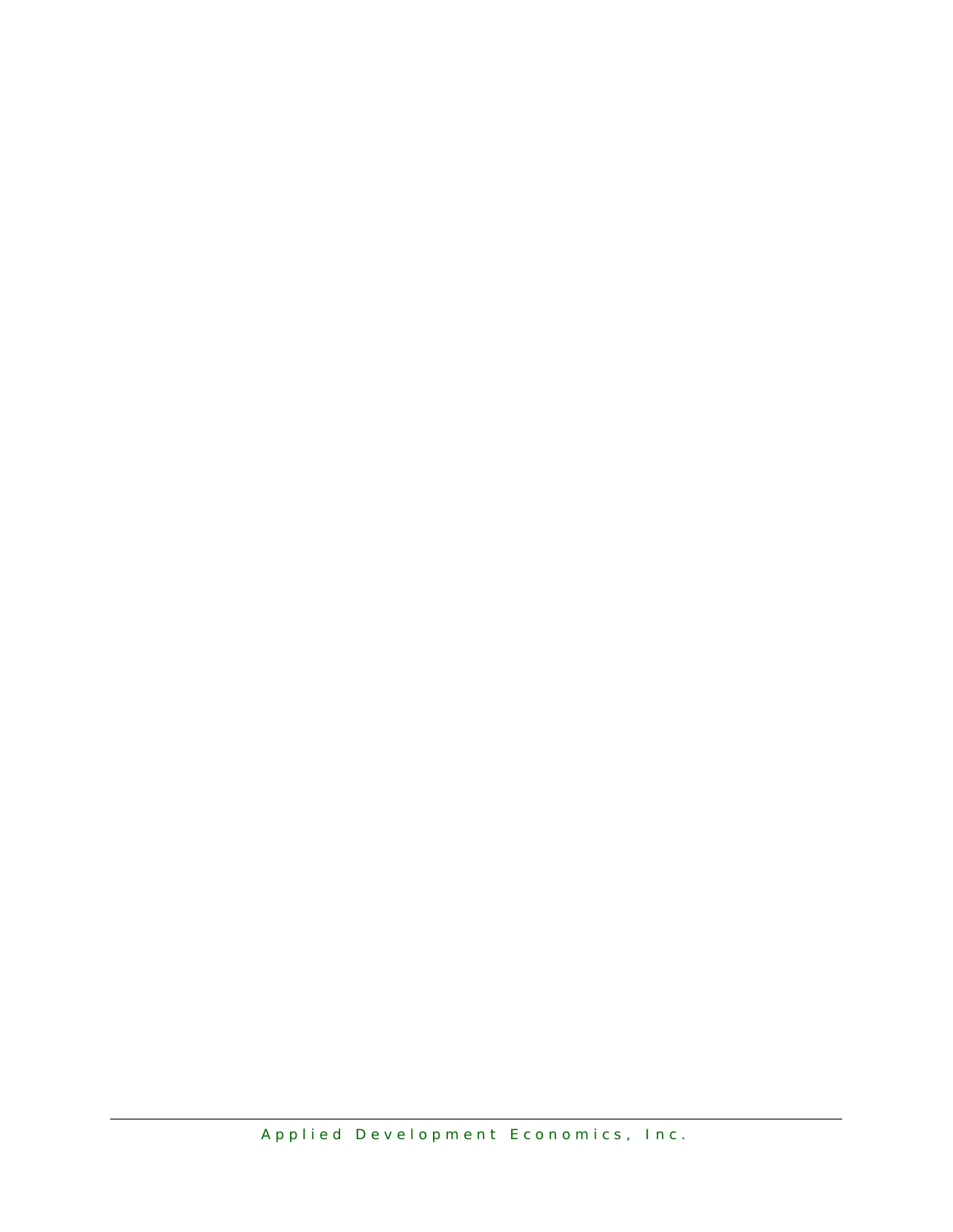## **TABLE OF CONTENTS**

## **LIST OF TABLES**

| Table 1: Alisal Household Distribution by Income and Age Group, 2011-2015 Sample  5           |  |
|-----------------------------------------------------------------------------------------------|--|
|                                                                                               |  |
|                                                                                               |  |
| Table 4: Alisal Latino/Hispanic Household Distribution by Housing Tenure, 2011-2015 Sample  8 |  |
|                                                                                               |  |
|                                                                                               |  |
|                                                                                               |  |
|                                                                                               |  |
| Table 9: Alisal Household Services Demand and Existing Establishments (2016) 17               |  |
|                                                                                               |  |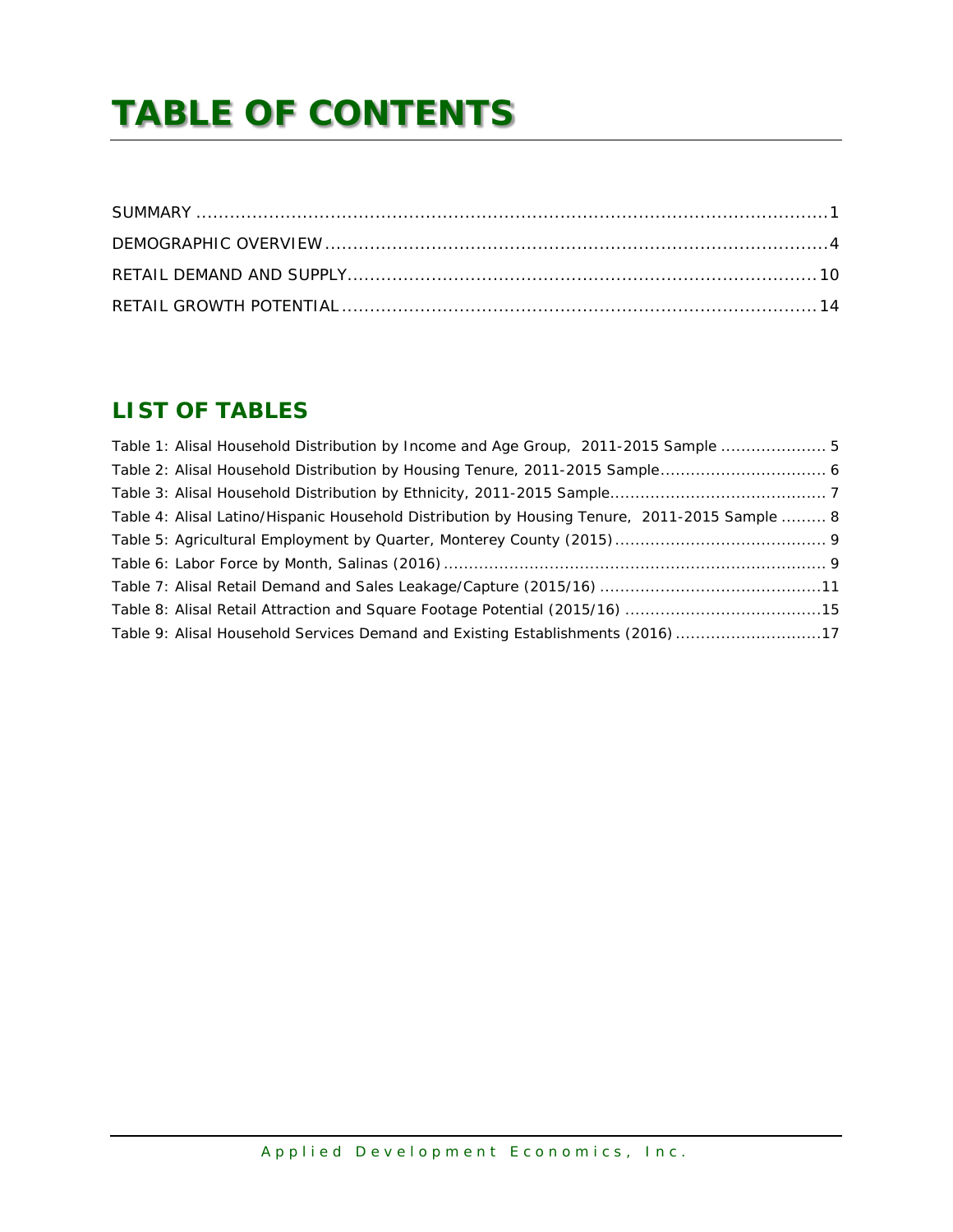## <span id="page-3-0"></span>**SUMMARY**

## **INTRODUCTION**

The retail sector benefits the quality of life in a community by selling goods and services for local consumption, and also serving as a major source of tax revenues that support local municipal services. The retail market analysis includes an estimate of retail spending in the Alisal neighborhood of Salinas, and a comparison of overall spending potential and sales by Alisal retail establishments.

## **DEMOGRAPHIC PROFILE**

The demographic factors that affect retail spending most directly are household size and income, ethnicity, age distribution and housing tenure (renter vs. owner).

As of 2015, the Alisal neighborhood is estimated to have a household population of about 44,200, about 28 percent of the City total. The population fluctuates due to the high level of seasonal employment in agriculture. The citywide labor force swells by about ten percent, or 7,600 workers, in the summer harvest season compared to the winter months.

The average household size in Alisal, at 4.67 persons per household, is substantially higher than the City average of 3.81 persons.

The median household income is \$37,446, compared to the citywide average of \$49,740. Over 35 percent of the households in Alisal earn less than \$30,000 annually. Alisal also has a relatively young population, with nearly 3,000 households headed by persons less than 35 years of age. About 70 percent of Alisal households are renters and 92 percent are Latino, with the balance largely Asian households.

## **RETAIL DEMAND AND SUPPLY**

The estimated annual retail spending by Alisal households is about \$204.6 million. Not all of this is spent in Alisal, however, as the major retail centers in Northwest Salinas, including the auto center, attract substantial household spending. Total retail sales by merchants in Alisal are about \$234.2 million, which means that Alisal has an overall net capture of regional sales that exceeds the local household by about \$29.6 million.

Specific businesses categories have a net capture of sales in Alisal and attract spending from residents outside of Alisal, visitors, and business to business transactions. The magnitude of the net capture varies considerably by store type. Store types where sales exceed household demand include grocery stores, used car dealers and auto parts.

Most other store types in Alisal do not meet local household demand, including apparel, general merchandise, specialty retail, eating places, household appliances and electronics, new cars and gasoline stations. The total sales leakage (losses of sales out of Alisal) is \$90.6 million.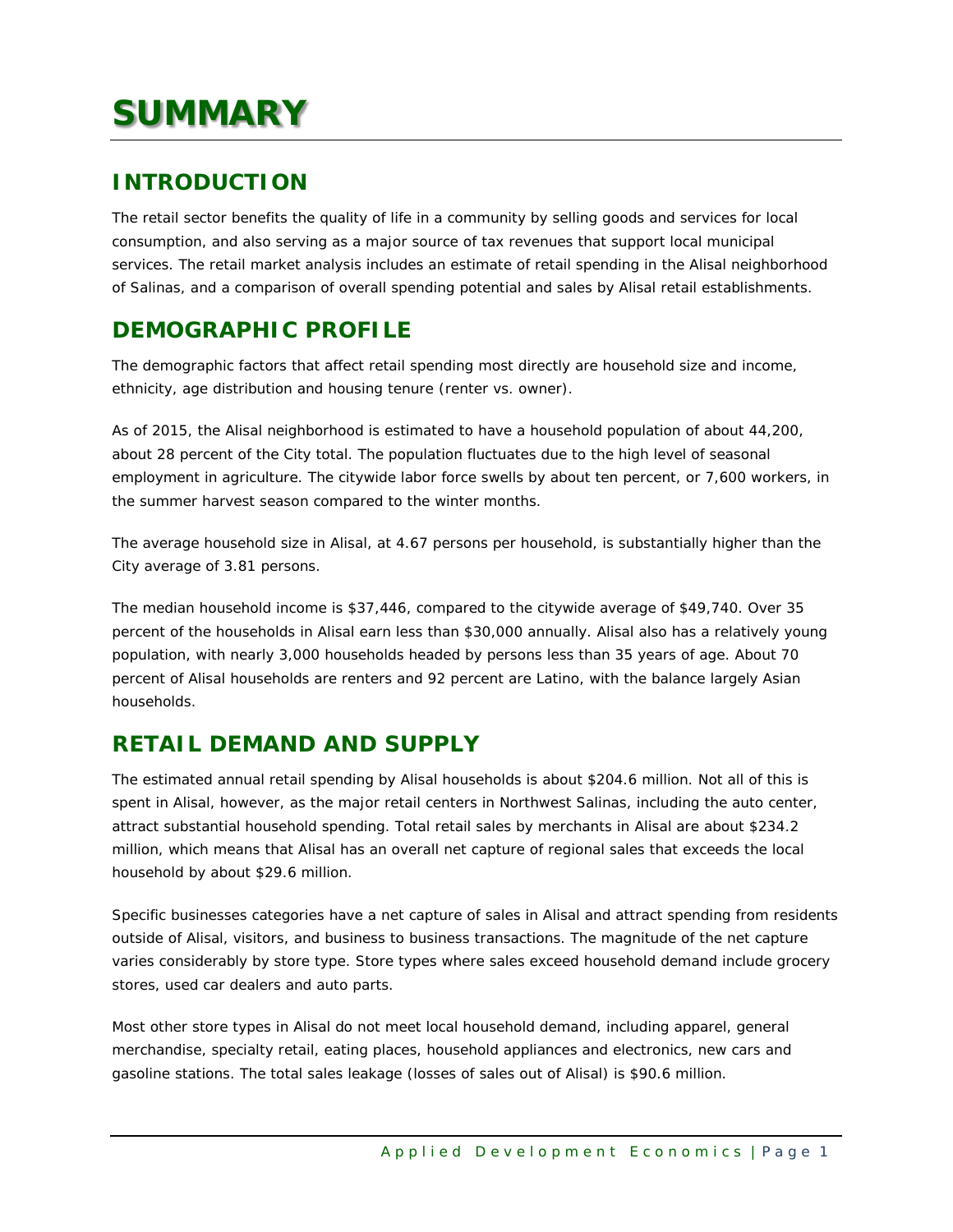## **RETAIL GROWTH POTENTIAL**

Some of the retail sales leakage could be captured with the development of new stores in Alisal, or expansion of sales at existing stores. In some cases, it is unlikely Alisal would be able to support stores of sufficient scale to compete with existing retail centers elsewhere in Salinas. This is particularly true for large general merchandise stores and new car sales. However, other categories, such as apparel, specialty retail and limited home furnishings and building material categories have potential for growth. We estimate the new development potential to meet current leakage ranges from 51,000 to 55,300 sq. ft. of building space.

#### **Exhibit A: Retail Attraction Potential - Low Growth and High Growth Scenarios (Excluding General Merchandise and New Car Dealerships)**

|                                                                |                    | <b>LOW GROWTH POTENTIAL</b> | <b>HIGH GROWTH POTENTIAL</b> |                  |                  |
|----------------------------------------------------------------|--------------------|-----------------------------|------------------------------|------------------|------------------|
|                                                                |                    |                             | <b>SOUARE</b>                |                  |                  |
|                                                                |                    |                             | <b>FOOTAGE</b>               | <b>MAXIMUM</b>   | <b>MAXIMUM</b>   |
|                                                                | <b>SUPPORTABLE</b> | <b>RETAIL</b>               | <b>POTENTIAL</b>             | <b>RETAIL</b>    | <b>SQUARE</b>    |
|                                                                | <b>NEW ESTAB.</b>  | <b>ATTRACTION</b>           | (SUPPORTED                   | <b>GROWTH</b>    | <b>FOOTAGE</b>   |
| <b>RETAIL GROUP</b>                                            | <b>COUNT</b>       | <b>POTENTIAL</b>            | ESTAB. ONLY)                 | <b>POTENTIAL</b> | <b>POTENTIAL</b> |
| <b>Total</b>                                                   | 14                 | \$25,983,494                | 50,960                       | \$47,959,163     | 55,262           |
| <b>Apparel Store Group</b>                                     |                    |                             |                              |                  |                  |
| Men's and Women's Apparel                                      | $\overline{2}$     | \$3,572,733                 | 15,973                       | \$3,572,733      | 15,973           |
| <b>Family Clothing</b>                                         | 0                  | \$1,677,386                 | 6,901                        | \$1,677,386      | 6,901            |
| <b>Shoe Stores</b>                                             | $\overline{2}$     | \$0                         | $\Omega$                     | \$0              |                  |
| <b>Specialty Retail Group</b>                                  | 6                  | \$5,703,366                 | 9,073                        | \$1,895,347      | 9,073            |
| <b>Building Materials and Home</b><br><b>Furnishings Group</b> |                    |                             |                              |                  |                  |
| <b>Household Appliances &amp; Electronics</b>                  | $\overline{0}$     | \$0                         | $\mathbf{0}$                 | \$586,290        | 1,762            |
| Lumber & Other Building Materials                              | 0                  | \$0                         | 0                            | \$1,086,803      | 2,540            |
| <b>Automotive Group</b>                                        |                    |                             |                              |                  |                  |
|                                                                |                    |                             |                              | \$19,587,706     |                  |
| New Cars & RVs*                                                |                    |                             |                              |                  | n/a              |
| <b>Gasoline Service Stations</b>                               | 3                  | \$16,707,396                | 11,486                       | \$16,707,396     | 11,486           |
| <b>Mobile Homes &amp; Trailers</b>                             | 0                  | \$0                         | 0                            | \$15,417         | n/a              |
| <b>Other Vehicles</b>                                          | 0                  | \$0                         | 0                            | \$699,452        | n/a              |

## **NEXT STEPS**

This analysis evaluates how well the retail business mix in Alisal meets current household demand from within the community. As the Alisal Vibrancy Plan proceeds, additional elements of business opportunity will be added, including among others:

- **Increased household demand from future growth in Alisal**
- Non-retail businesses that serve citywide or regional markets
- Local entrepreneurship opportunities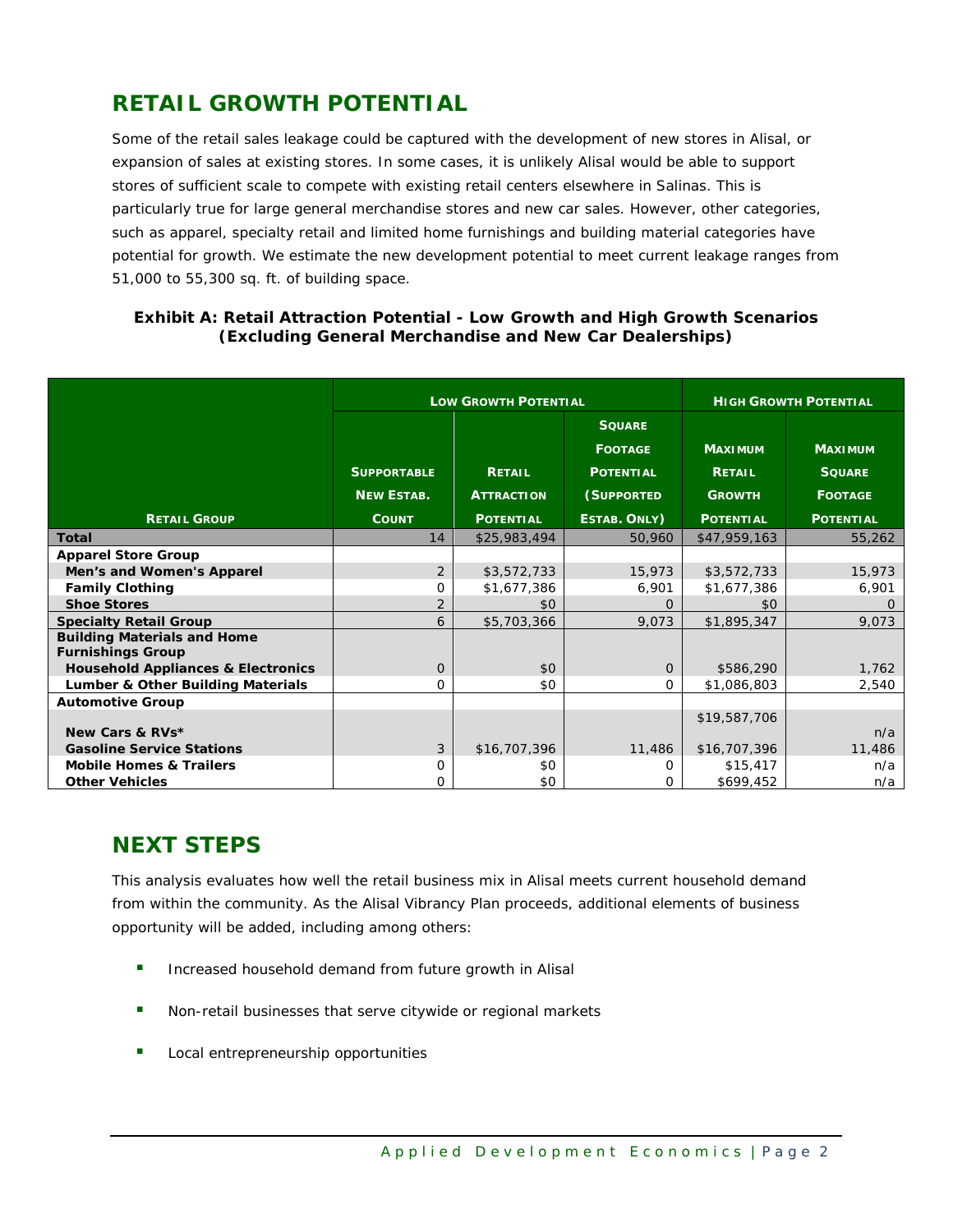The next phase of the market analysis will evaluate the potential sites for business growth, the real estate market conditions in Alisal, and mixed use opportunities that integrate residential development opportunities.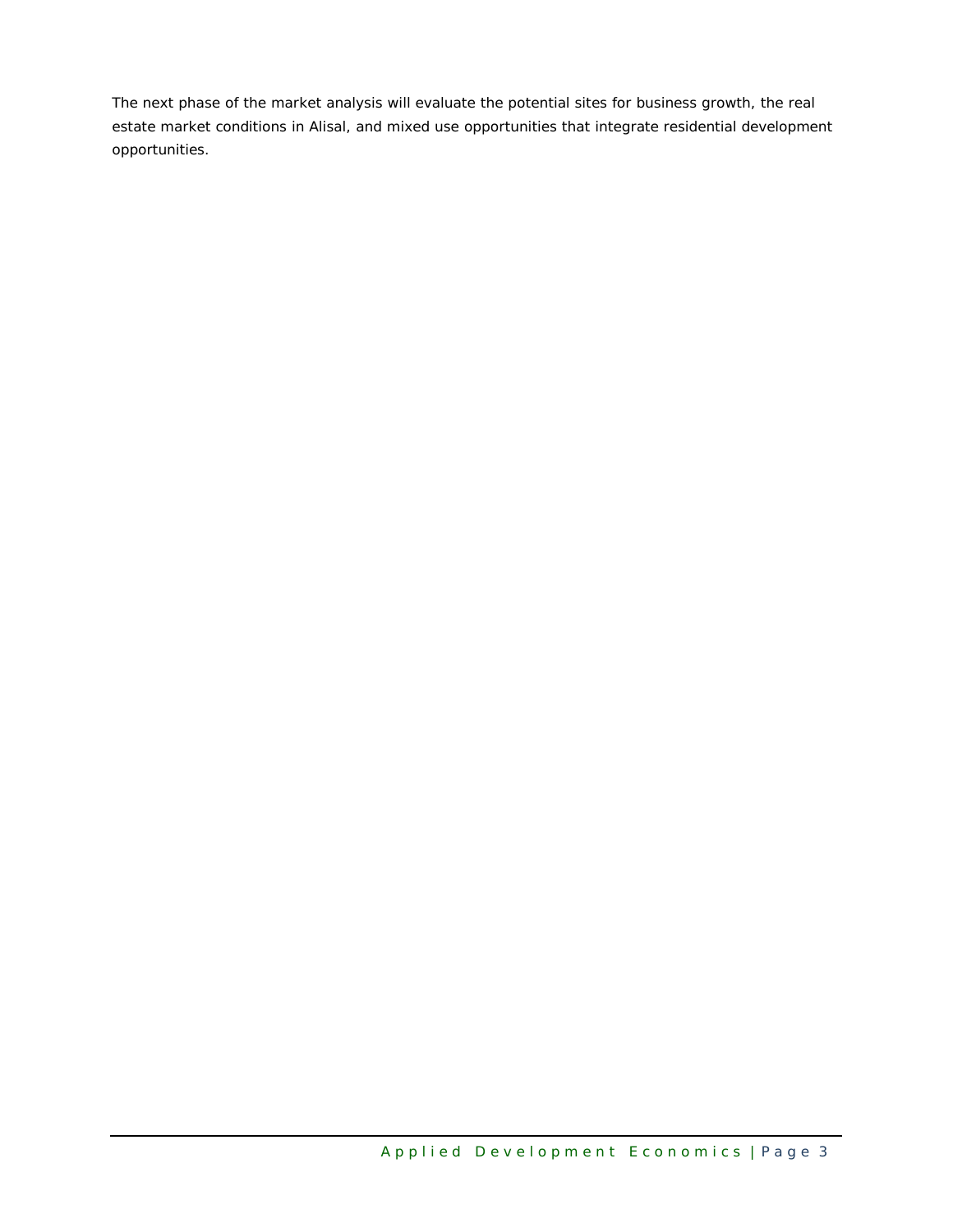## <span id="page-6-0"></span>**DEMOGRAPHIC OVERVIEW**

In order to estimate the local retail demand for the Alisal area, the analysis needs to consider the different demographic characteristics that exist in the area. The spending patterns for households will vary based on these factors. The characteristics that were considered for Alisal include income distribution, age distribution, housing tenure, and ethnicity. The demographic data came from the Census Bureau American Community Survey (ACS), and was approximated to the Alisal neighborhood by aggregating together Census Tract Block Groups.[1](#page-6-1) Because demographic data needed to be collected at the Block Group level, it represents a five-year sample that includes 2011 through 2015 data.

#### **HOUSEHOLDS AND DISTRIBUTION BY INCOME AND AGE**

As a whole, the ACS (2011-2015 sample) indicates that Alisal had just under 9,500 households, as shown in Table 1. By comparison, the City of Salinas as a whole had just under 41,300 total households in [2](#page-6-2)015.<sup>2</sup> The income distribution shows a high concentration of households in the neighborhood earning less than \$30,000 annually, with nearly 3,400 or 36 percent of the households in that low income grouping. Less than 700 Alisal households earn \$100,000 or more annually. The calculated median income for the Alisal neighborhood comes out to \$37,446.

In addition, Alisal has a relatively young population with nearly 3,000 households headed by persons less than 35 years of age. The median income for those households headed by persons less than 35 years of age (\$35,852) is less than the median income for households headed by persons 35 to 65 years of age (\$42,545), and slightly higher than the median income for senior households (\$30,216).

ł

<span id="page-6-2"></span><span id="page-6-1"></span><sup>&</sup>lt;sup>1</sup> The Alisal area comprises the following Census Tract Block Groups: Census tract 5.01 block groups 1 and 2; Census tract 5.02 block groups 1 and 2; Census tract 6 block groups 1, 2, 3, and 4; Census tract 7.01 block groups 1, 2, and 3; Census tract 7.02 block groups 1, 2, and 3; Census tract 8 block groups 1, 2, and 3; Census tract 9 block groups 1, 2, and 3; Census tract 106.07 block groups 1 and 2; Census tract 106.08 block groups 2 and 3. <sup>2</sup> California Department of Finance; Table E-5: City/County Population and Housing Estimates, 1/1/2015.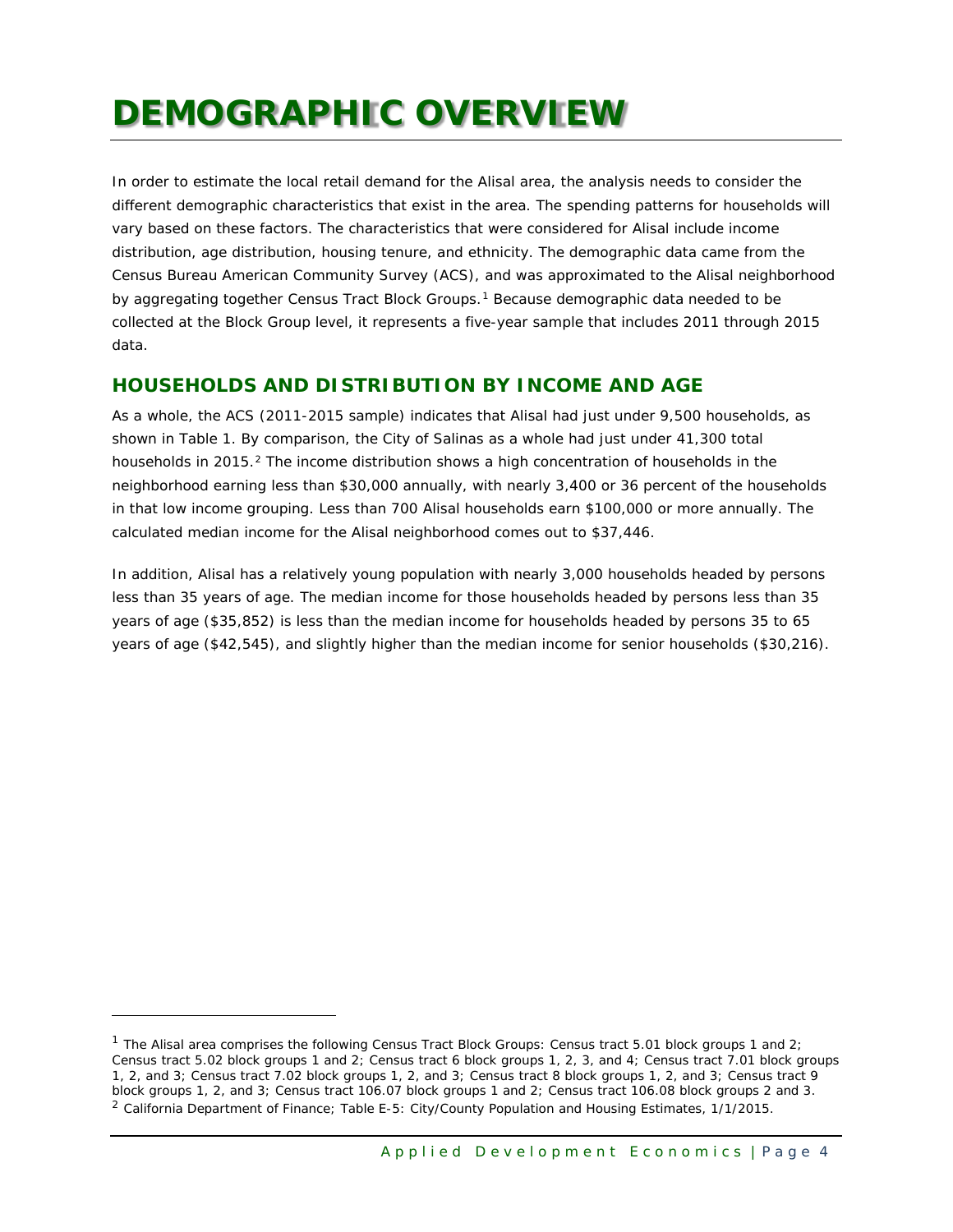| <b>ANNUAL HOUSEHOLD</b> |            | <b>AGE OF HOUSEHOLDER</b> |           |                |  |  |  |
|-------------------------|------------|---------------------------|-----------|----------------|--|--|--|
| <b>INCOME</b>           | <b>ALL</b> | $35$                      | $35 - 64$ | $>65$          |  |  |  |
| <b>Total</b>            | 9,474      | 2,985                     | 5,236     | 1,253          |  |  |  |
| Less than \$10,000      | 429        | 84                        | 145       | 200            |  |  |  |
| \$10,000 to \$14,999    | 559        | 128                       | 217       | 214            |  |  |  |
| \$15,000 to \$19,999    | 735        | 212                       | 446       | 77             |  |  |  |
| \$20,000 to \$24,999    | 815        | 336                       | 376       | 103            |  |  |  |
| \$25,000 to \$29,999    | 835        | 363                       | 444       | 28             |  |  |  |
| \$30,000 to \$34,999    | 815        | 334                       | 395       | 86             |  |  |  |
| \$35,000 to \$39,999    | 872        | 300                       | 450       | 122            |  |  |  |
| \$40,000 to \$44,999    | 537        | 180                       | 296       | 61             |  |  |  |
| \$45,000 to \$49,999    | 621        | 141                       | 397       | 83             |  |  |  |
| \$50,000 to \$59,999    | 964        | 281                       | 590       | 93             |  |  |  |
| \$60,000 to \$74,999    | 858        | 241                       | 543       | 74             |  |  |  |
| \$75,000 to \$99,999    | 755        | 199                       | 507       | 49             |  |  |  |
| \$100,000 to \$124,999  | 357        | 142                       | 204       | 11             |  |  |  |
| \$125,000 to \$149,999  | 156        | 10                        | 137       | 9              |  |  |  |
| \$150,000 to \$199,999  | 137        | 27                        | 74        | 36             |  |  |  |
| \$200,000 or more       | 29         | $\overline{7}$            | 15        | $\overline{7}$ |  |  |  |
| Top 20th percentile     | \$70,701   | \$60,737                  | \$73,076  | \$51,457       |  |  |  |
| Median                  | \$37,446   | \$35,852                  | \$42,545  | \$30,216       |  |  |  |
| Bottom 20th percentile  | \$21,993   | \$19,637                  | \$22,111  | \$12,530       |  |  |  |

#### <span id="page-7-0"></span>**Table 1: Alisal Household Distribution by Income and Age Group, 2011-2015 Sample**

*Source: ADE, Inc., based on US Census ACS 2011-2015 5-Year Sample Tables B19037 and B25007*

### **HOUSING TENURE**

Alisal is generally populated by renters, with homeowners making up only 18 percent of the total households in the neighborhood, as shown in Table 2. The median income for homeowners (\$41,711) is also higher than for renters (\$35,886).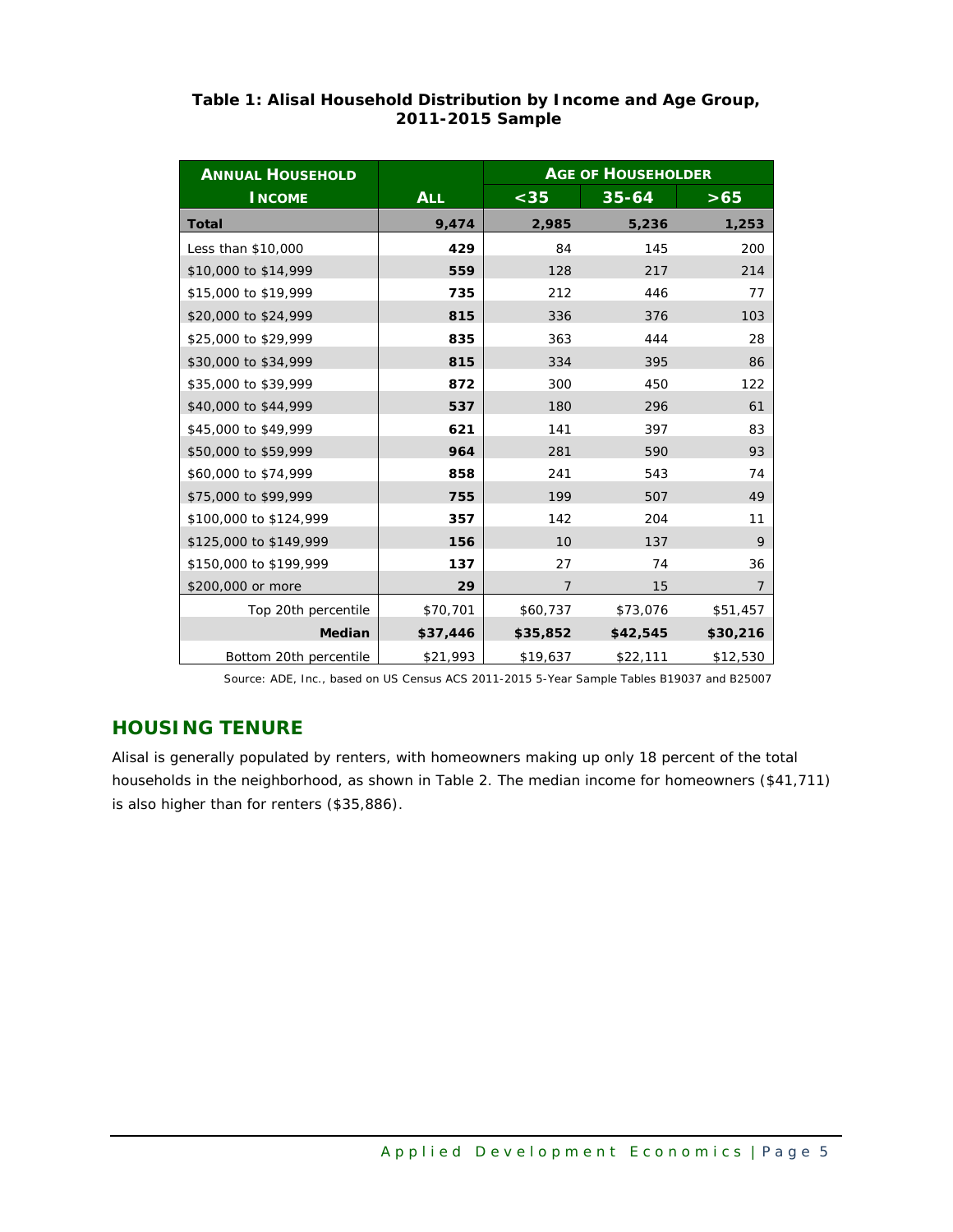| <b>ANNUAL HOUSEHOLD</b> | <b>AGE OF HOUSEHOLDER -</b><br><b>HOMEOWNERS</b> |          |              |          |            | <b>AGE OF HOUSEHOLDER - RENTERS</b> |           |                |
|-------------------------|--------------------------------------------------|----------|--------------|----------|------------|-------------------------------------|-----------|----------------|
| <b>INCOME</b>           | <b>ALL</b>                                       | $35$     | $35 - 64$    | >65      | <b>ALL</b> | $35$                                | $35 - 64$ | >65            |
| <b>Total</b>            | 9,474                                            | 2,826    | 232          | 1,793    | 801        | 6,648                               | 2,753     | 3,443          |
| Less than \$10,000      | 429                                              | 162      | 14           | 61       | 87         | 267                                 | 70        | 84             |
| \$10,000 to \$14,999    | 559                                              | 162      | 8            | 52       | 102        | 397                                 | 120       | 165            |
| \$15,000 to \$19,999    | 735                                              | 196      | 15           | 133      | 48         | 539                                 | 197       | 313            |
| \$20,000 to \$24,999    | 815                                              | 220      | 26           | 108      | 86         | 595                                 | 310       | 268            |
| \$25,000 to \$29,999    | 835                                              | 162      | 20           | 128      | 14         | 673                                 | 343       | 316            |
| \$30,000 to \$34,999    | 815                                              | 207      | 26           | 113      | 68         | 608                                 | 308       | 282            |
| \$35,000 to \$39,999    | 872                                              | 246      | 22           | 138      | 86         | 626                                 | 278       | 312            |
| \$40,000 to \$44,999    | 537                                              | 173      | 13           | 110      | 50         | 364                                 | 167       | 186            |
| \$45,000 to \$49,999    | 621                                              | 211      | 12           | 145      | 54         | 410                                 | 129       | 252            |
| \$50,000 to \$59,999    | 964                                              | 290      | 18           | 198      | 74         | 674                                 | 263       | 392            |
| \$60,000 to \$74,999    | 858                                              | 294      | 23           | 216      | 55         | 564                                 | 218       | 327            |
| \$75,000 to \$99,999    | 755                                              | 238      | 14           | 193      | 31         | 517                                 | 185       | 314            |
| \$100,000 to \$124,999  | 357                                              | 118      | 18           | 92       | 8          | 239                                 | 124       | 112            |
| \$125,000 to \$149,999  | 156                                              | 64       | $\mathbf{1}$ | 58       | 5          | 92                                  | 9         | 79             |
| \$150,000 to \$199,999  | 137                                              | 68       | 1            | 40       | 27         | 69                                  | 26        | 34             |
| \$200,000 or more       | 29                                               | 15       | 1            | 8        | 6          | 14                                  | 6         | $\overline{7}$ |
| Top 20th percentile     | \$70,701                                         | \$72,991 | \$70,659     | \$76,732 | \$57,470   | \$61,925                            | \$60,477  | \$64,304       |
| <b>Median</b>           | \$37,446                                         | \$41,711 | \$37,247     | \$45,369 | \$34,610   | \$35,886                            | \$35,739  | \$39,574       |
| Bottom 20th percentile  | \$21,993                                         | \$21,737 | \$25,080     | \$25,324 | \$12,713   | \$22,104                            | \$19,748  | \$20,740       |

#### <span id="page-8-0"></span>**Table 2: Alisal Household Distribution by Housing Tenure, 2011-2015 Sample**

*Source: ADE, Inc., based on US Census ACS 2011-2015 5-Year Sample Tables B19037 and B25007*

### **ETHNICITY**

The Alisal neighborhood consists primarily of Latino households. Altogether, Latino households make up 92 percent of the households in the neighborhood. The remaining households are largely Asian. Because of this large proportion of Latino households in Alisal, the demographic indicators for Latino households do not differ much from the overall household indicators for the Alisal neighborhood. Table 3 shows the income and age distribution for Latino and Non-Latino households, while Table 4 shows the differentiation between homeowners and renters among Latino households.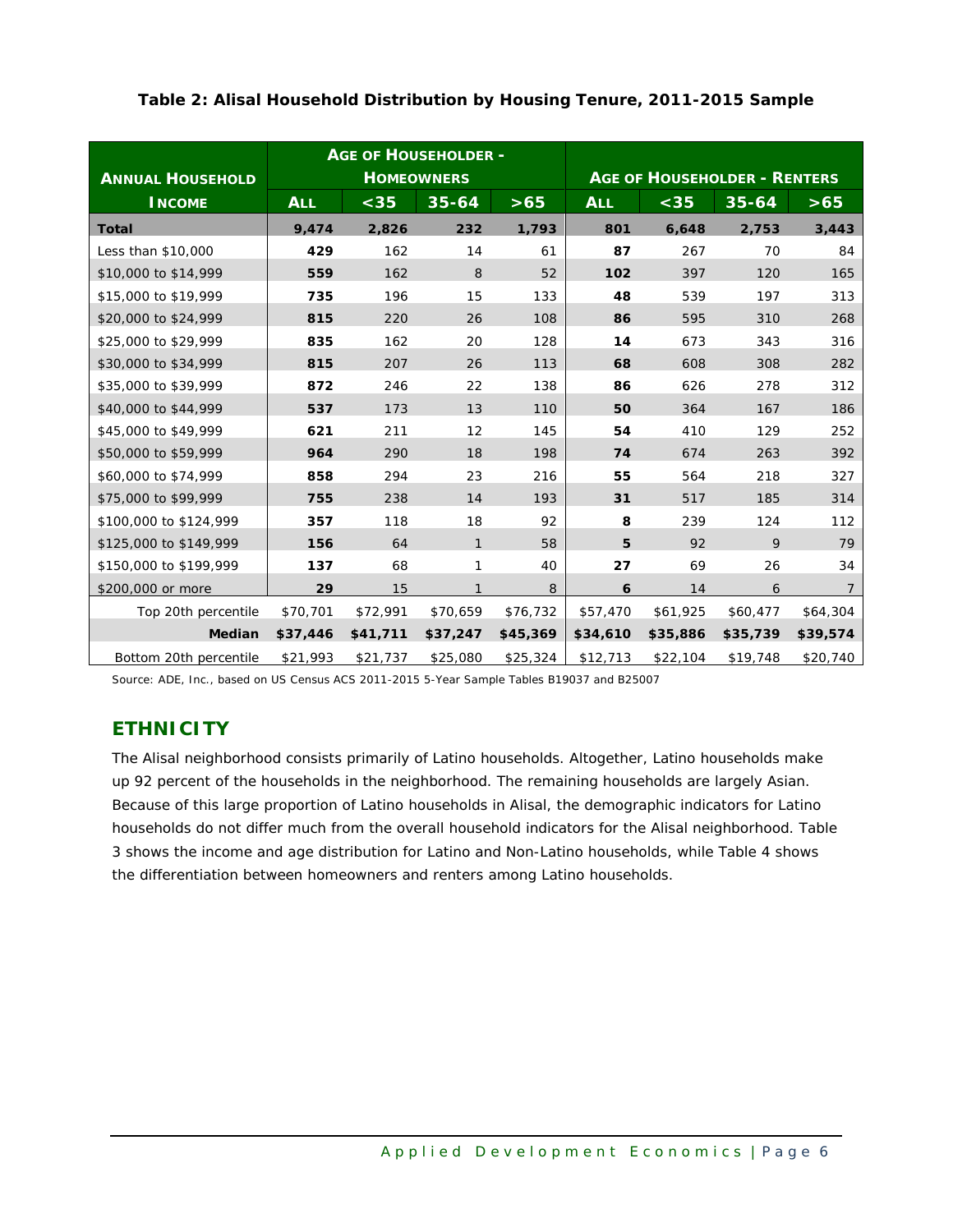<span id="page-9-0"></span>

|                         | <b>AGE OF HOUSEHOLDER - NON-</b> |                |                |                |            |          |                                    |                |
|-------------------------|----------------------------------|----------------|----------------|----------------|------------|----------|------------------------------------|----------------|
| <b>ANNUAL</b>           |                                  |                | <b>LATINO</b>  |                |            |          | <b>AGE OF HOUSEHOLDER - LATINO</b> |                |
| <b>HOUSEHOLD INCOME</b> | <b>ALL</b>                       | $<$ 35         | $35 - 64$      | >65            | <b>ALL</b> | $35$     | $35 - 64$                          | >65            |
| <b>Total</b>            | 718                              | 58             | 300            | 360            | 8,756      | 2,927    | 4,936                              | 893            |
| Less than \$10,000      | 41                               | $\mathbf 0$    | 15             | 26             | 388        | 84       | 130                                | 174            |
| \$10,000 to \$14,999    | 48                               | $\overline{O}$ | $\overline{4}$ | 44             | 511        | 128      | 213                                | 170            |
| \$15,000 to \$19,999    | 84                               | $\mathbf 0$    | 43             | 41             | 651        | 212      | 403                                | 36             |
| \$20,000 to \$24,999    | 78                               | 5              | 10             | 63             | 737        | 331      | 366                                | 40             |
| \$25,000 to \$29,999    | 30                               | 11             | 9              | 10             | 805        | 352      | 435                                | 18             |
| \$30,000 to \$34,999    | 60                               | $\mathbf{O}$   | 17             | 43             | 755        | 334      | 378                                | 43             |
| \$35,000 to \$39,999    | 62                               | 5              | 16             | 41             | 810        | 295      | 434                                | 81             |
| \$40,000 to \$44,999    | 35                               | 8              | 21             | 6              | 502        | 172      | 275                                | 55             |
| \$45,000 to \$49,999    | 39                               | $\mathbf 0$    | 15             | 24             | 582        | 141      | 382                                | 59             |
| \$50,000 to \$59,999    | 74                               | $\overline{7}$ | 30             | 37             | 890        | 274      | 560                                | 56             |
| \$60,000 to \$74,999    | 51                               | 7              | 31             | 13             | 807        | 234      | 512                                | 61             |
| \$75,000 to \$99,999    | 48                               | 6              | 37             | 5              | 707        | 193      | 470                                | 44             |
| \$100,000 to \$124,999  | 26                               | 2              | 17             | $\overline{7}$ | 331        | 140      | 187                                | $\overline{4}$ |
| \$125,000 to \$149,999  | 11                               | $\Omega$       | 11             | $\Omega$       | 145        | 10       | 126                                | 9              |
| \$150,000 to \$199,999  | 9                                | $\mathbf{O}$   | 9              | $\Omega$       | 128        | 27       | 65                                 | 36             |
| \$200,000 or more       | 22                               | 7              | 15             | $\overline{O}$ | 7          | $\Omega$ | $\mathbf{O}$                       | $\overline{7}$ |
| Top 20th percentile     | \$71,561                         | \$80,929       | \$96,773       | \$48,321       | \$70,631   | \$60,479 | \$72,445                           | \$58,556       |
| <b>Median</b>           | \$36,846                         | \$49,999       | \$49,999       | \$29,347       | \$37,603   | \$35,545 | \$41,847                           | \$30,581       |
| Bottom 20th percentile  | \$16,600                         | \$21,749       | \$19,354       | \$15,428       | \$22,595   | \$19,383 | \$22,193                           | \$10,264       |

#### **Table 3: Alisal Household Distribution by Ethnicity, 2011-2015 Sample**

*Source: Applied Development Economics, Inc., based on US Census ACS 2011-2015 5-Year Sample Tables B19037 and B25007*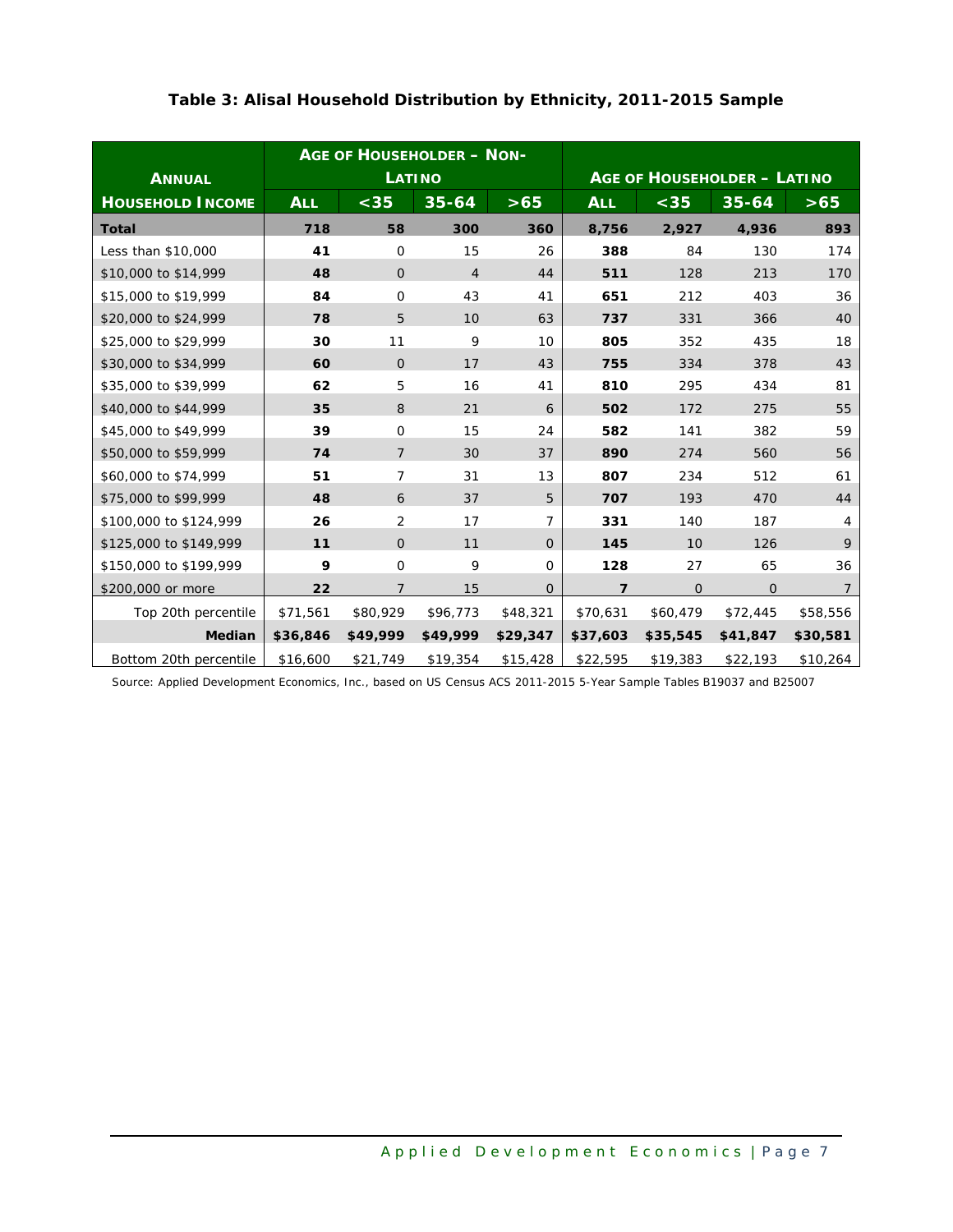| <b>ANNUAL</b><br><b>HOUSEHOLD</b> | <b>AGE OF HOUSEHOLDER -</b><br>LATINO/HISPANIC HOMEOWNERS |              |                |          |            | <b>AGE OF HOUSEHOLDER -</b><br><b>LATINO/HISPANIC RENTERS</b> |                |                |
|-----------------------------------|-----------------------------------------------------------|--------------|----------------|----------|------------|---------------------------------------------------------------|----------------|----------------|
| <b>INCOME</b>                     | <b>ALL</b>                                                | $<$ 35       | $35 - 64$      | $>65$    | <b>ALL</b> | $35$                                                          | $35 - 64$      | $>65$          |
| <b>Total</b>                      | 2,334                                                     | 223          | 1,629          | 482      | 6,422      | 2,704                                                         | 3,307          | 411            |
| Less than \$10,000                | 126                                                       | 14           | 50             | 62       | 262        | 70                                                            | 80             | 112            |
| \$10,000 to \$14,999              | 120                                                       | 8            | 50             | 62       | 391        | 120                                                           | 163            | 108            |
| \$15,000 to \$19,999              | 137                                                       | 15           | 108            | 14       | 514        | 197                                                           | 295            | 22             |
| \$20,000 to \$24,999              | 160                                                       | 26           | 102            | 32       | 577        | 305                                                           | 264            | 8              |
| \$25,000 to \$29,999              | 151                                                       | 19           | 126            | 6        | 654        | 333                                                           | 309            | 12             |
| \$30,000 to \$34,999              | 157                                                       | 26           | 102            | 29       | 598        | 308                                                           | 276            | 14             |
| \$35,000 to \$39,999              | 197                                                       | 20           | 130            | 47       | 613        | 275                                                           | 304            | 34             |
| \$40,000 to \$44,999              | 155                                                       | 12           | 99             | 44       | 347        | 160                                                           | 176            | 11             |
| \$45,000 to \$49,999              | 185                                                       | 12           | 136            | 37       | 397        | 129                                                           | 246            | 22             |
| \$50,000 to \$59,999              | 249                                                       | 17           | 192            | 40       | 641        | 257                                                           | 368            | 16             |
| \$60,000 to \$74,999              | 263                                                       | 21           | 199            | 43       | 544        | 213                                                           | 313            | 18             |
| \$75,000 to \$99,999              | 212                                                       | 14           | 172            | 26       | 495        | 179                                                           | 298            | 18             |
| \$100,000 to \$124,999            | 98                                                        | 17           | 79             | 2        | 233        | 123                                                           | 108            | 2              |
| \$125,000 to \$149,999            | 56                                                        | $\mathbf{1}$ | 50             | 5        | 89         | 9                                                             | 76             | $\overline{4}$ |
| \$150,000 to \$199,999            | 62                                                        | 1            | 34             | 27       | 66         | 26                                                            | 31             | 9              |
| \$200,000 or more                 | 6                                                         | $\Omega$     | $\overline{O}$ | 6        | 1          | $\Omega$                                                      | $\overline{O}$ | 1              |
| Top 20th percentile               | \$73,704                                                  | \$70,420     | \$75,532       | \$62,026 | \$61,724   | \$60,255                                                      | \$71,016       | \$54,952       |
| <b>Median</b>                     | \$43,652                                                  | \$36,133     | \$47,786       | \$41,145 | \$37,511   | \$35,498                                                      | \$39,112       | \$14,010       |
| Bottom 20th percentile            | \$24,375                                                  | \$24,107     | \$26,273       | \$11,661 | \$22,011   | \$19,537                                                      | \$20,616       | \$7,339        |

#### <span id="page-10-0"></span>**Table 4: Alisal Latino/Hispanic Household Distribution by Housing Tenure, 2011-2015 Sample**

*Source: Applied Development Economics, Inc., based on US Census ACS 2011-2015 5-Year Sample Tables B19037 and B25007*

### **AVERAGE HOUSEHOLD SIZE**

According to the ACS data, the Alisal neighborhood had an average household size of about 4.67 persons per household. Multiplied into the 9,474 households in Alisal, the household population of Alisal totals approximately 44,200 residents. By comparison, the 2015 average household size for the entire city of Salinas was 3.81 persons per household. This information was used to adjust the household retail spending levels for Alisal.

#### **SEASONALITY OF LABOR**

One factor in assessing the retail market for the Alisal neighborhood is the seasonality of labor. Agriculture in particular has highly seasonal employment, and the labor force for agriculture tends to be more transient than other sectors.

As shown in Table 5, the agricultural employment for Monterey County averaged 52,833 in 2015, which was about 34.3 percent of the countywide total for all jobs. However, the average employment during the third quarter was nearly double the employment for the first quarter. This means that there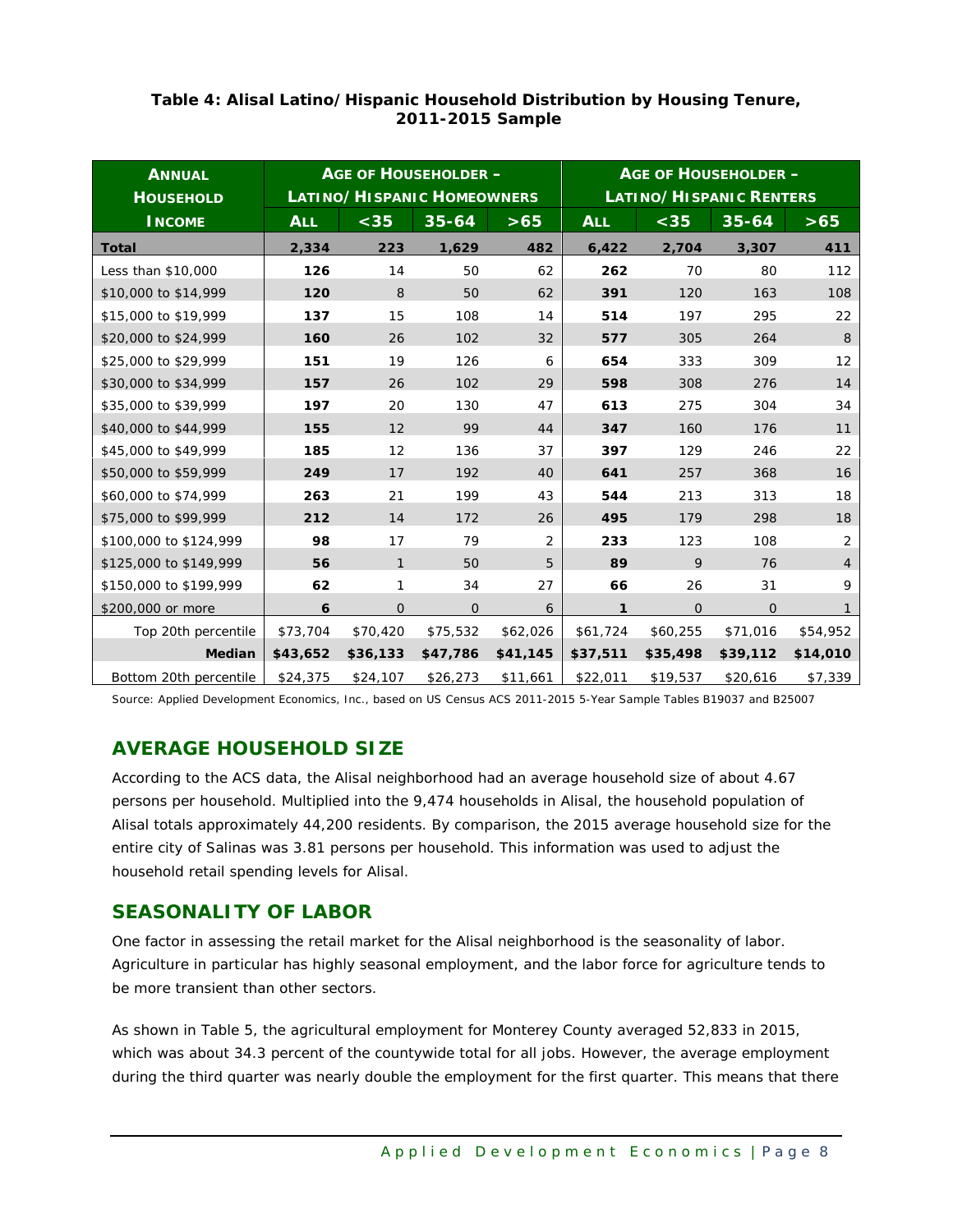were about 34,000 fewer agricultural jobs during the first quarter than during the peak harvest third quarter. This seasonality also has an effect on the overall employment for all industries.

|                     |                   | AGRICULTURE,         | <b>AGRICULTURE</b> |
|---------------------|-------------------|----------------------|--------------------|
|                     | <b>TOTAL, ALL</b> | <b>FISHING &amp;</b> | <b>PERCENT OF</b>  |
| <b>QUARTER</b>      | <b>INDUSTRIES</b> | <b>HUNTING</b>       | <b>TOTAL</b>       |
| 2015 Annual Average | 154,100           | 52,833               | 34.3%              |
| 2015 01             | 131,218           | 34,441               | 26.2%              |
| 2015 Q2             | 162,004           | 61,440               | 37.9%              |
| 2015 Q3             | 172,496           | 68,473               | 39.7%              |
| 2015 Q4             | 150.551           | 46.978               | 31.2%              |

<span id="page-11-0"></span>**Table 5: Agricultural Employment by Quarter, Monterey County (2015)**

*Source: ADE, Inc.; data from California Employment Development Department, Labor Market Information Division.*

<span id="page-11-1"></span>In Salinas, the overall labor force varies from under 76,000 to about 82,600 depending on the time of year. In addition, the unemployed labor force peaks at around 9,100 in January and is cut in half in September. This is another indicator of how the agricultural seasonality influences the local labor force.

|              |                   |                 | <b>LABOR</b> |
|--------------|-------------------|-----------------|--------------|
| <b>MONTH</b> | <b>UNEMPLOYED</b> | <b>EMPLOYED</b> | <b>FORCE</b> |
| Jan          | 9.094             | 68,053          | 77.147       |
| Feb          | 8,824             | 68,620          | 77,444       |
| Mar          | 8,567             | 69,309          | 77,876       |
| Apr          | 6,353             | 74,363          | 80,716       |
| May          | 5,079             | 76,760          | 81,839       |
| Jun          | 5,394             | 78,168          | 83,562       |
| Jul          | 5,360             | 77,847          | 83,207       |
| Aug          | 4,927             | 77,714          | 82,641       |
| Sep          | 4,571             | 77,735          | 82,306       |
| Oct          | 4.697             | 77,062          | 81,759       |
| Nov          | 5,551             | 74,653          | 80,204       |
| Dec          | 7.913             | 68,049          | 75,962       |

#### **Table 6: Labor Force by Month, Salinas (2016)**

*Source: ADE, Inc.; data from California Employment Development Department, Labor Market Information Division.*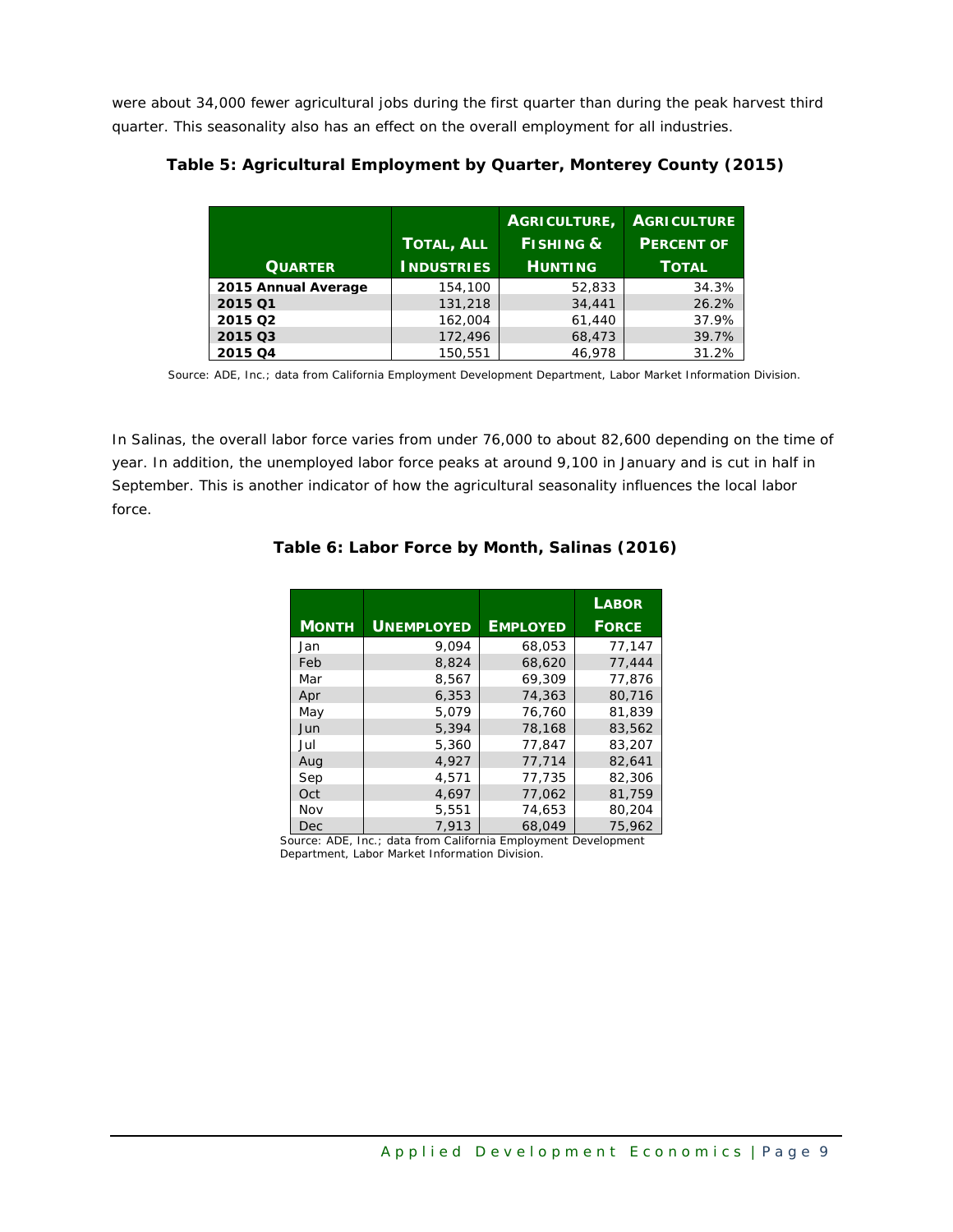## <span id="page-12-0"></span>**RETAIL DEMAND AND SUPPLY**

Local household spending represents the single largest component that supports any community's retail commercial sectors. The primary factors that affect the demand for retail goods and services include the number of households living in the local market area, and the average income and its distribution across different income groups. In addition, retail spending patterns can also vary by ethnicity, age grouping, average household size, and whether the household is owner- or renteroccupied.

As described later in this section, retail leakage represents the gap between local market demand and retail sales by local retail establishments. This leakage represents an existing shortfall, as well as an opportunity for both retail expansion and possible business attraction.

#### **LOCAL HOUSEHOLD SPENDING**

ł

The household retail spending totals are calculated from an analytical model developed by ADE. This model estimates spending for over 40 different store types and 100 product categories. Because of the unique characteristics of the Alisal neighborhood, in particular its high concentration of Latino/Hispanic households, the analysis made separate calculations of retail demand using income, age, ethnic, and household tenure variables.<sup>[3](#page-12-1)</sup>

Based on data from the retail demand model, the estimated annual retail spending by the Alisal neighborhood's households totals about \$250.8 million, as shown in Table 5. It should be noted that not all of this spending occurs in Alisal because other parts of Salinas and neighboring communities might provide certain retail shopping opportunities not available locally.

Household spending among local residents is distributed across all retail store categories. The largest retail store spending categories are general merchandise stores, eating places, gasoline service stations, and grocery stores. Each of these retail store categories accounts for more than \$38 million in household spending.

## **RETAIL SALES AND RETAIL LEAKAGE**

The annual retail sales in the Alisal neighborhood total \$234.2 million, which is slightly higher than the local market demand of \$204.6 million, as shown in Table 7. This means the Alisal neighborhood has a net capture of sales, with demand from households lower than the existing sales, not accounting for other sales that come from other consumers, including other businesses, commuters, and out-of-town visitors. While leakage occurs across most retail categories, Alisal businesses also have significant net capture of regional sales that occurs in very specific retail market niches, namely grocery stores, used car dealers, and auto parts. Each of these categories has a net capture of more than \$12 million

<span id="page-12-1"></span> $3$  The analysis made separate calculations of household demand within the following groupings: Renters by age (under 35, age 35 to 65, and over 65); Homeowners by age (under 35, age 35 to 65, and over 65). Within each age and tenure group, the demand calculations were further differentiated based on income grouping. Because of the very high concentration of Latino/Hispanic households, the model was adjusted to account for those general household spending characteristics.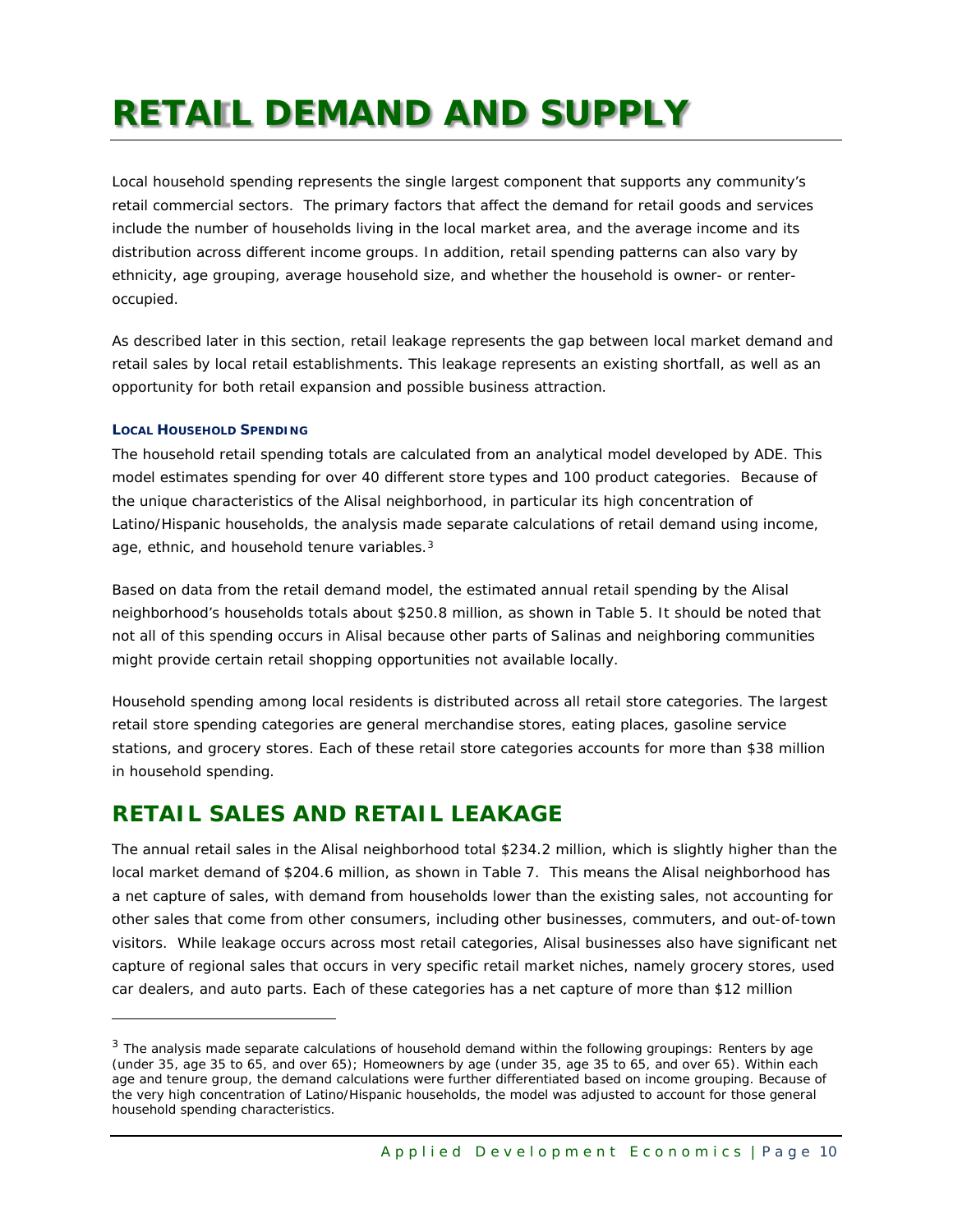annually. Concurrently, sales leakage occurs across a wide range of other store categories, with the largest leakages occurring in general merchandise stores, new car dealers, and gasoline service stations.

|                                                | <b>ALISAL</b>    | <b>TOTAL</b>  |                 | <b>NET CAPTURE</b> |
|------------------------------------------------|------------------|---------------|-----------------|--------------------|
|                                                | <b>HOUSEHOLD</b> | <b>RETAIL</b> | <b>SALES</b>    | OF REGIONAL        |
| <b>RETAIL GROUP</b>                            | <b>SPENDING</b>  | <b>SALES</b>  | <b>LEAKAGES</b> | <b>SALES</b>       |
| <b>Total</b>                                   | \$204,599,039    | \$234,217,550 | \$60,972,376    | \$90,590,886       |
| <b>Apparel Store Group</b>                     | \$11,559,504     | \$8,680,200   | \$3,572,733     | \$269,644          |
| Men's and Women's Apparel                      | \$2,502,886      | \$825,500     | \$1,677,386     | \$0                |
| <b>Family Clothing</b>                         | \$6,705,856      | \$6,975,500   | \$0             | \$269,644          |
| <b>Shoe Stores</b>                             | \$2,774,547      | \$879,200     | \$1,895,347     | \$0                |
| <b>General Merchandise Group</b>               | \$34,835,337     | \$21,822,124  | \$13,013,213    | \$0                |
| <b>Specialty Retail Group</b>                  | \$10,790,866     | \$5,087,500   | \$5,703,366     | \$0                |
| Food, Eating and Drinking Group                | \$64,215,751     | \$88,242,781  | \$0             | \$24,027,030       |
| <b>Grocery Stores</b>                          | \$32,051,250     | \$48,589,634  | \$0             | \$16,538,385       |
| <b>Specialty Food Stores</b>                   | \$1,070,770      | \$2,350,203   | \$0             | \$1,279,433        |
| <b>Liquor Stores</b>                           | \$1,158,215      | \$2,662,944   | \$0             | \$1,504,728        |
| <b>Eating Places</b>                           | \$29,935,516     | \$34,640,000  | \$0             | \$4,704,484        |
| <b>Building Materials and Home furnishings</b> |                  |               |                 |                    |
| Group                                          | \$12,640,758     | \$12,073,400  | \$1,673,093     | \$1,105,735        |
| <b>Furniture &amp; Home Furnishings</b>        | \$2,799,989      | \$3,575,200   | \$0             | \$775,211          |
| <b>Household Appliances &amp; Electronics</b>  | \$3,696,490      | \$3,110,200   | \$586,290       | \$0                |
| <b>Used Merchandise</b>                        | \$221,576        | \$552,100     | \$0             | \$330,524          |
| Garden Supply/Building Materials Stores*       | \$5,922,703      | \$4,835,900   | \$1,086,803     | \$0                |
| <b>Automotive Group</b>                        | \$70,133,038     | \$98,311,545  | \$37,009,971    | \$65,188,478       |
| <b>New Cars &amp; RVs</b>                      | \$19,587,706     | \$0           | \$19,587,706    | \$0                |
| <b>Used Car Dealers</b>                        | \$2,127,917      | \$54,856,000  | \$0             | \$52,728,083       |
| <b>Gasoline Service Stations</b>               | \$46,624,641     | \$29,917,245  | \$16,707,396    | \$0                |
| <b>Mobile Homes &amp; Trailers</b>             | \$15,417         | \$0           | \$15,417        | \$0                |
| <b>Auto Parts &amp; Accessories</b>            | \$1,077,905      | \$13,538,300  | \$0             | \$12,460,395       |
| <b>Other Vehicles</b>                          | \$699,452        | \$0           | \$699,452       | \$0                |

#### <span id="page-13-0"></span>**Table 7: Alisal Retail Demand and Sales Leakage/Capture (2015/16)**

*Source: ADE, Inc.; data from American Community Survey, and HdL Companies; retail demand model derived from U.S. Economic Census, Bureau of Labor Statistics Consumer Expenditure Survey and PUMS database.*

*Notes: Household demographic characteristics are based on the ACS five-year sample that includes data collected between 2011 and 2015.* 

*Categories marked with asterisks ("\*") are aggregated due to confidentiality restrictions associated with sales tax data. The sales tax data covers the period between 2015 Q4 and 2016 Q3, and is specific to businesses located in the Alisal neighborhood.*

The taxable sales data is an annual total listed by retail category. The businesses included in the analysis encompass only those retail businesses operating in the Alisal neighborhood. The retail sales data comes from the California State Board of Equalization sales tax allocation records, with additional assistance from HdL Companies. ADE reviewed the data for disclosure issues before including it in the analysis. Because certain retail items, such as food and prescription drugs, are not taxable, the retail sales totals include a conversion that estimates nontaxable sales.

Findings for retail sales and sales leakage/net capture by major store group are summarized below.

#### **APPAREL STORE GROUP**

Apparel stores consist of stores specializing in clothing, accessories, and shoes. In Alisal, these stores collectively generated about \$8.7 million in sales in 2015/16. The majority of these sales occur in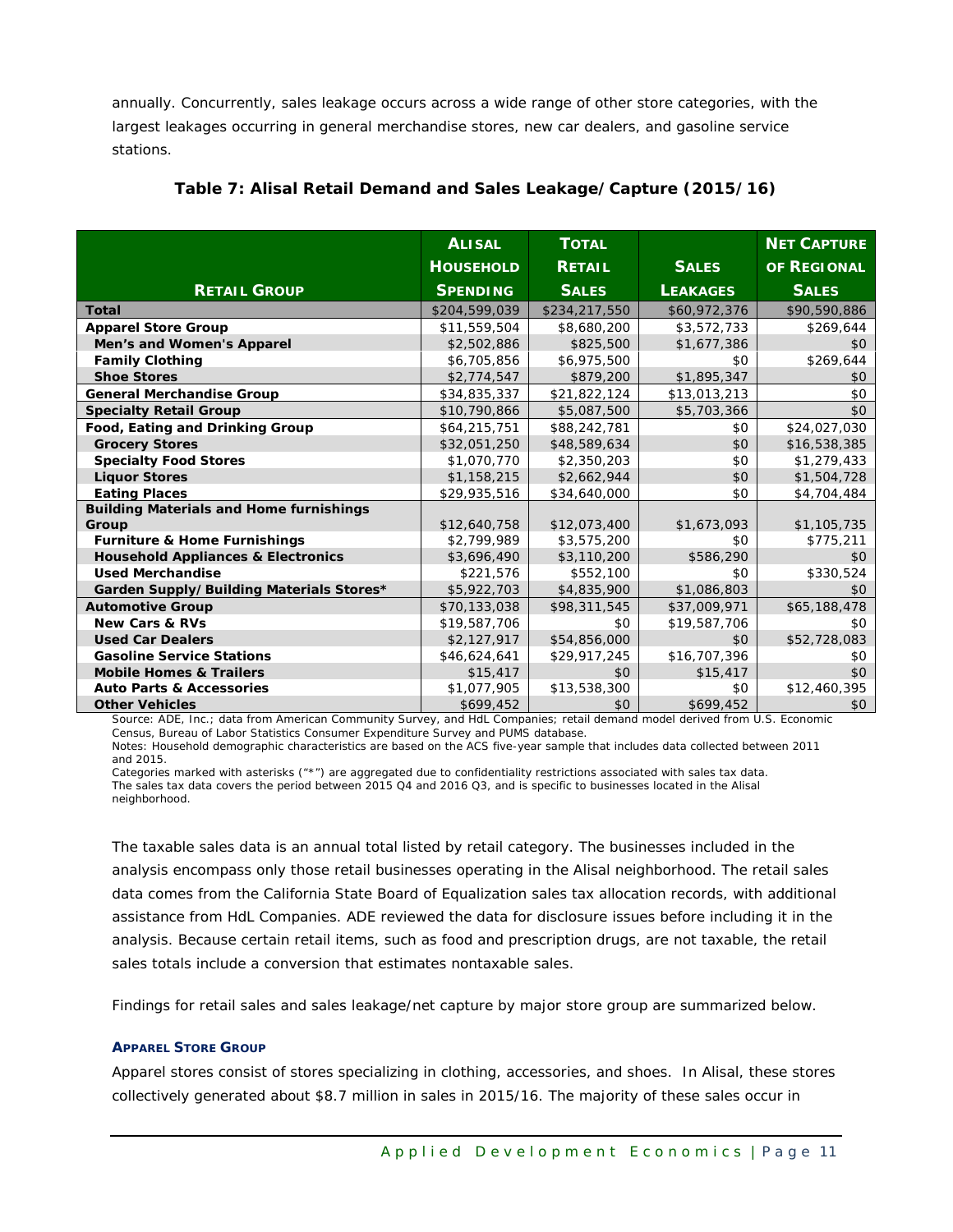family clothing stores (\$7.0 million). Each of the other apparel store categories generates less than \$1 million in annual sales.

Apparel stores as a group have a sales leakage that totals \$3.6 million. The largest leakage occurs in men's and women's apparel, and shoe stores, with each category generating over \$1 million in sales leakage.

#### **GENERAL MERCHANDISE GROUP**

The general merchandise category includes a cross-section of stores that carry broad merchandise lines in multiple product categories. These stores include traditional department stores, discount department stores, warehouse clubs, variety stores, and drug stores. Stores in this category generated about \$21.8 million in sales in 2015/16, with most of these sales coming from drug stores. Alisal does not have any large-scale department or discount stores, or warehouse clubs. All of the general merchandise sales in Alisal come from drug stores and variety stores, with drug stores accounting for about 74 percent of the sales in this category.

Taken as a group, general merchandise stores generate a net sales leakage of about \$13.0 million. This sales leakage occurs due to the lack of large-scale general merchandise stores in Alisal. In order to meet this demand, residents shop at department stores, discount stores, and warehouse clubs located mainly in northwest Salinas. Residents might also meet their general merchandising needs by shopping for those goods at the drug stores located in Alisal.

#### **SPECIALTY RETAIL GROUP**

Specialty retail stores focus on particular product groups, and as a group they encompass wide variety of different product offerings and store types. Store types included in the specialty retail group include gift stores, florists, jewelry stores, sporting goods stores, book stores, music stores, hobby/toy stores, office supply stores, pet shops, and beauty stores.

These stores generated a total of \$5.1 million in 2015/16 retail sales, with \$5.7 million in net sales leakage. This sales leakage accounts for over half of the total retail sales in this category, which indicates that Alisal's specialty retail stores do not meet most of the community's shopping needs in this category, and do not significantly draw customers from the surrounding communities.

#### **FOOD, EATING, AND DRINKING GROUP**

Food-oriented retail stores generated about \$88.2 million in retail sales in 2014, with over \$94.6 million in sales each coming from restaurants and other eating places. Grocery stores generated another \$48.6 million in retail sales (including nontaxable items). Sales in specialty food stores and liquor stores also each totaled more than \$2 million.

All store categories in this group generated a net capture of sales. Alisal's proximity to Highway 101, with its concentration of lodging near Market St., and businesses located in the nearby industrial areas, suggests that restaurants and other eating places likely serve a large number of visitors, commuters, and residents from surrounding communities. Because the net capture for eating places is relatively small, this means that those businesses might actually have a leakage of sales..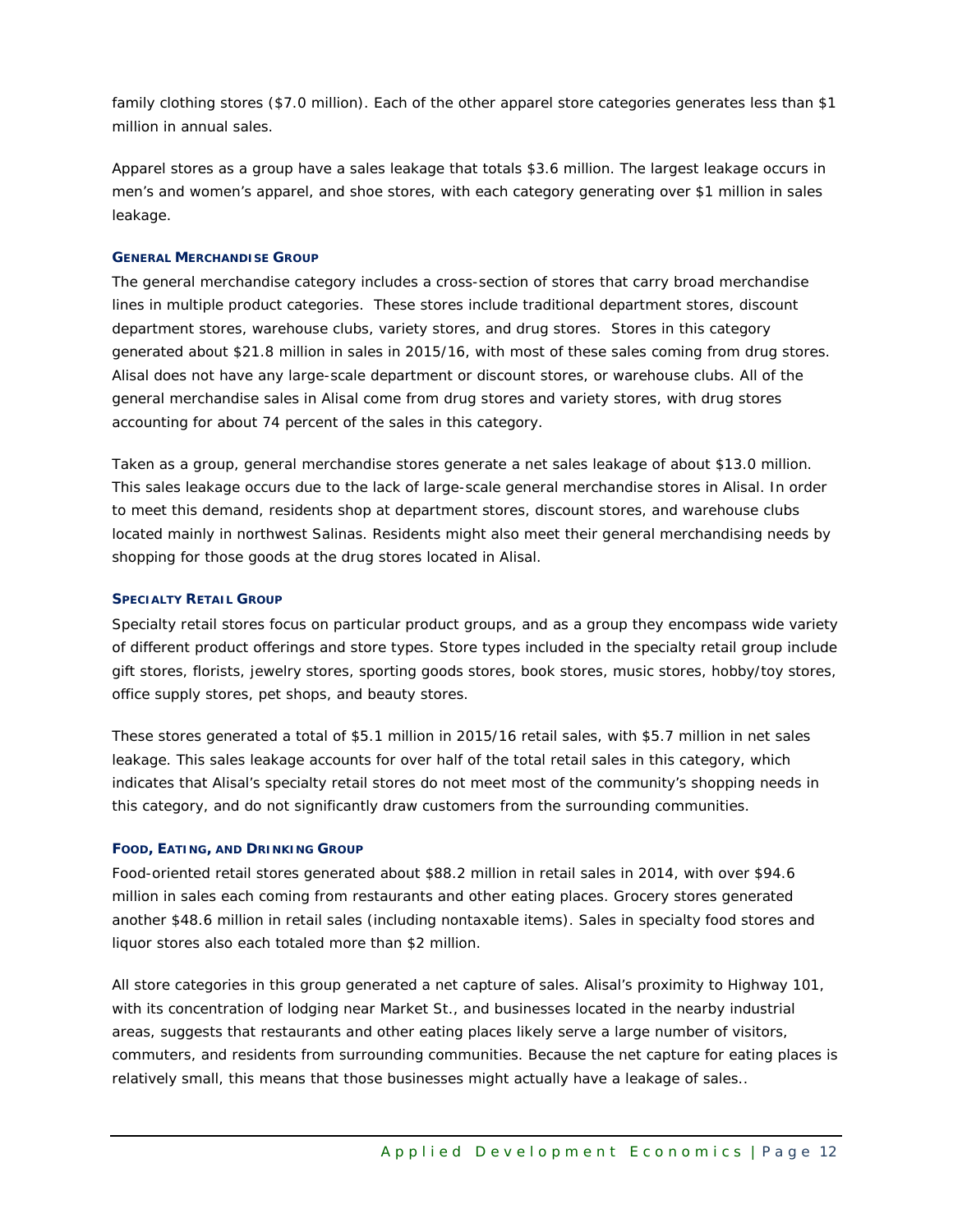It should be noted that at least a portion of the demand in this category could come from seasonal peak demand from farmworkers that the household data does not adequately count.

#### **BUILDING MATERIALS AND HOME FURNISHINGS GROUP**

The building materials and home furnishings group includes stores that specialize in home improvement products, and also includes electronics/appliance stores, furniture stores, and used merchandise stores. Altogether, these stores generated about \$12.1 million in retail sales, with sales predominantly occurring in household appliances and electronics, garden supply/building materials, and furniture and home furnishings. Each of these categories captured more than \$3 million in annual sales.

Even though the group as a whole has a sales leakage of \$1.7 million in specific store categories, this leakage is partially balanced out by \$1.1 million in net capture of regional sales occurring in other related store categories. With the home improvement store categories in particular, a significant portion of their sales come from contractors and other business-to-business transactions. Because of this, there still might be a significant portion of household sales that currently leave Alisal. The store categories with sales leakage in this group are household appliances and electronics, nurseries/garden supplies, and lumber/building materials. The stores with net capture of regional sales are furniture and home furnishings, and used merchandise.

#### **AUTOMOTIVE GROUP**

Retail businesses in the automotive group include new and used automobile dealerships, gasoline service stations, auto parts stores, as well as dealers for other vehicles such as boats, motorcycles, and trailers. As a group, automotive businesses generated about \$98.3 million in retail sales in 2015/16. All of these sales occurred in used car dealers, gasoline service stations, and auto parts stores.

This group generated a net capture of regional sales. However, most of this regional capture occurred due to the very high concentration of sales in used car dealers, and auto parts stores. The auto parts stores in particular generate a significant portion of sales from other businesses (such as repair shops). The leakage in this category mostly comes from new car dealers, which are concentrated at the auto center in Northwest Salinas, and gasoline service stations. Alisal has no new car dealers, so all of the sales in this category currently leave the community. Alisal also has a significant concentration of gasoline stations. However, the demand is far greater than the existing sales, which means that local residents likely go elsewhere.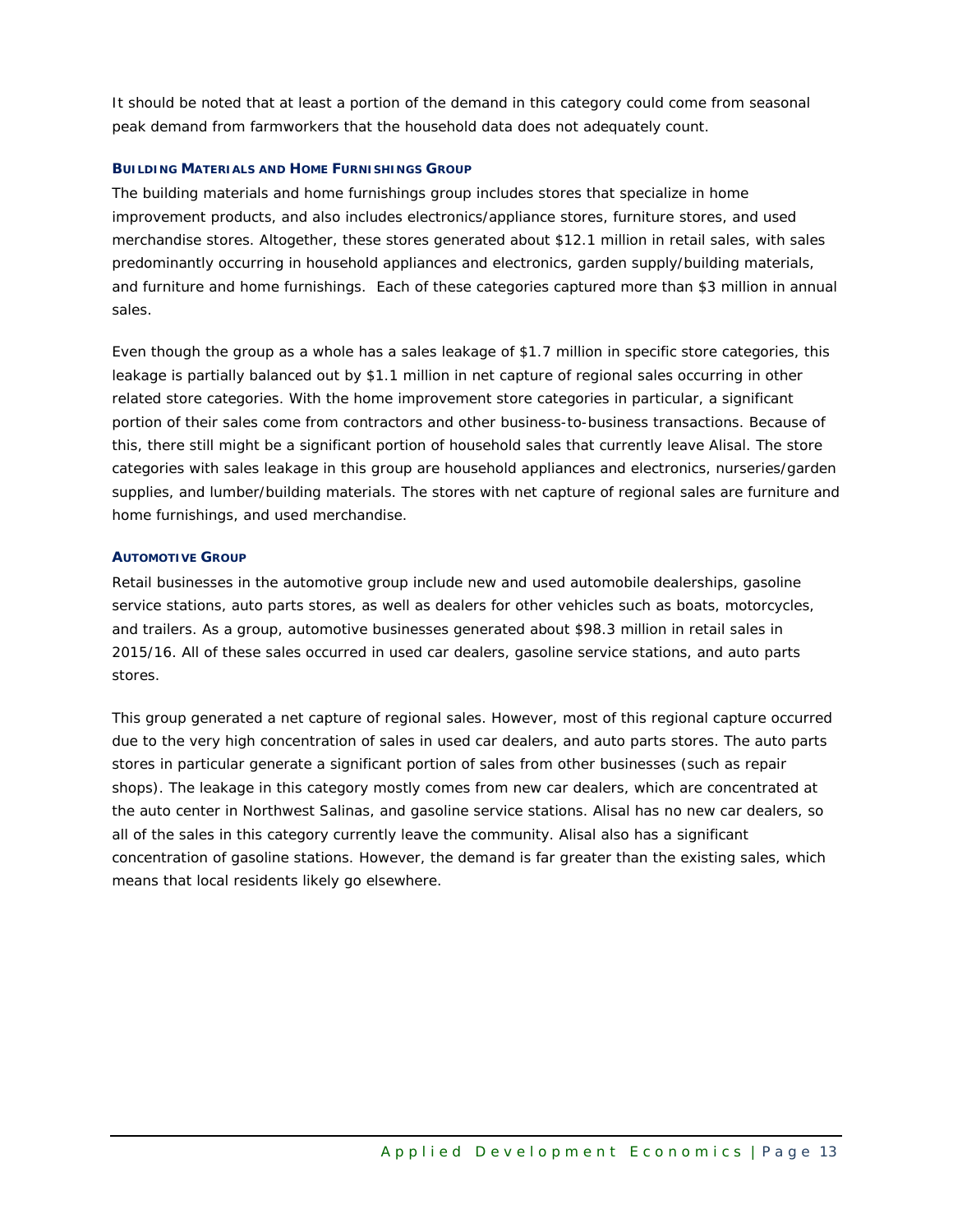## <span id="page-16-0"></span>**RETAIL GROWTH POTENTIAL**

The Alisal neighborhood has a total of sales leakage of \$61.0 million. This sales leakage can potentially support new business establishments, if the leakage is large enough in each store category. In order to assess whether the new retail attraction is supportable, the analysis compared the retail leakage by store category with the average countywide sales per store for that category. A new retail establishment was considered supportable if the sales leakage was at least 80 percent of the average sales per store.

Altogether, the Alisal neighborhood can support about 14 new retail establishments, with potential store sales of about \$45.6 million, as shown in Table 8. The majority of the retail attraction potential is in the automotive group, which accounts for \$36.3 million in potentially supportable new retail attraction. Other categories with potential for new establishments include apparel stores and specialty retail.

When only considering the supportable establishments (excluding new car dealers), the square footage demand from new retail attraction totals just under 51,000 square feet. Accommodating the demand for building space can come from new development, as well as occupying existing vacant spaces.

Several other store categories show retail leakage, but do not have sufficient unmet market demand to support at least the sales level for an average store. If additional establishments can be supported at lower levels of sales, then the additional retail leakage would potentially support nearly 110,400 square feet of retail space. It should be noted that this is maximized scenario and a lot of the existing leakage will not likely be captured within the Alisal neighborhood because of competing retail centers elsewhere in Salinas that attract Alisal residents.

Findings for retail attraction and square footage by retail group potential are summarized below.

#### **APPAREL STORE GROUP**

Based on the sales leakage and support thresholds for stores in these categories, the apparel store group can potentially support about four new establishments. The supportable stores come from a combination of men's and women's clothing, and shoe stores. Based on average sales per establishment, the square footage potential for apparel stores totals about 16,000 square feet.

#### **GENERAL MERCHANDISE GROUP**

The general merchandise group has a sales leakage of over \$13.0 million. Much of the leakage in this category comes from the lack of large-scale department and discount stores, and warehouse clubs in the Alisal neighborhood. The average department/discount store in Monterey County generates over \$28 million in annual sales, which exceeds the unmet demand in Alisal. Smaller scale general merchandise stores, such as drug stores and variety stores, require considerably lower sales. However, several of those establishments already operate in Alisal. It is likely that this sales leakage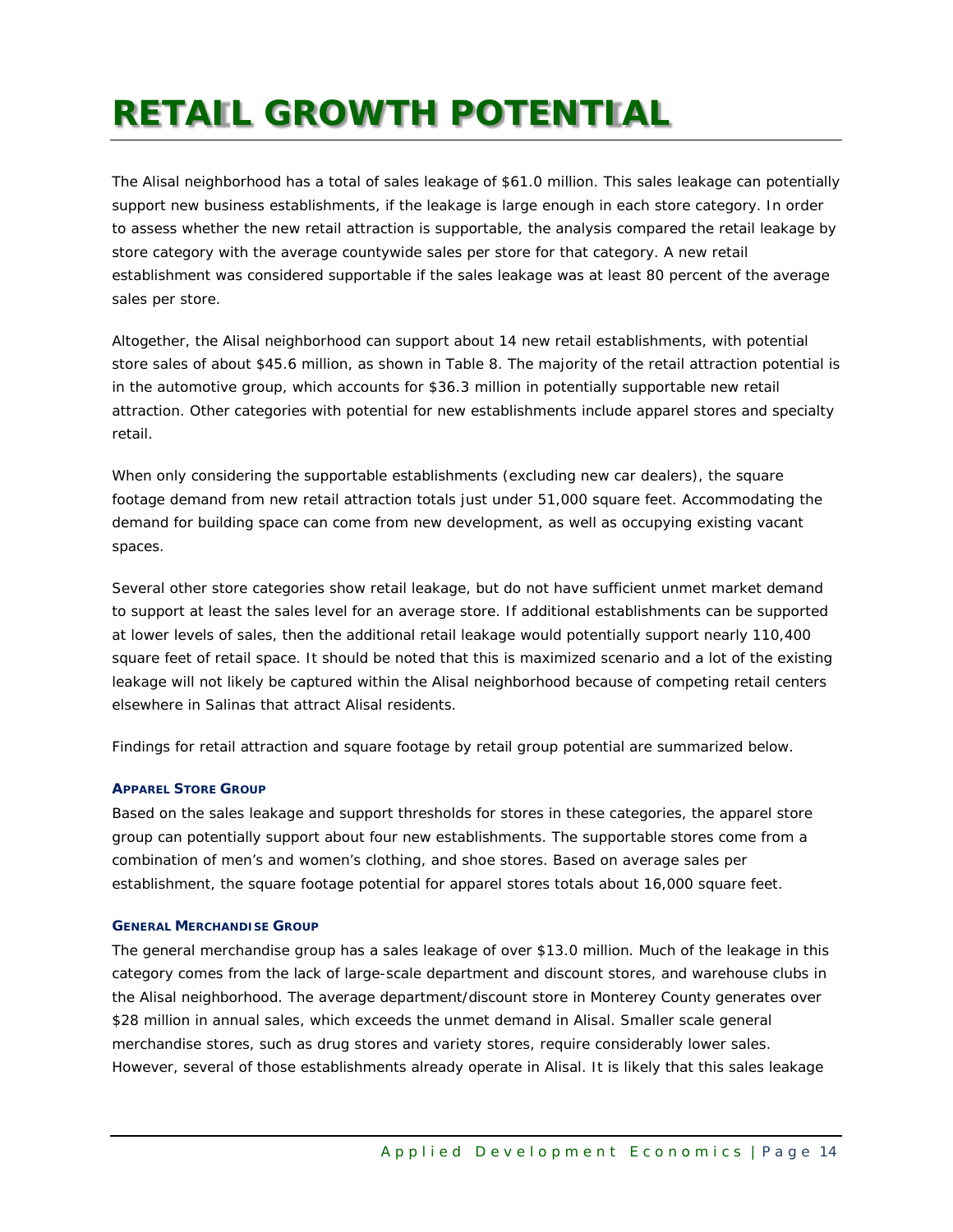cannot be recaptured in Alisal but will continue to go to stores like Wal-Mart and Costco elsewhere in Salinas.

|                                               |                    |                   | <b>SQUARE</b><br><b>FOOTAGE</b> |                  |                  |
|-----------------------------------------------|--------------------|-------------------|---------------------------------|------------------|------------------|
|                                               |                    |                   |                                 |                  |                  |
|                                               |                    |                   | <b>POTENTIAL</b>                | <b>MAXIMUM</b>   | <b>MAXIMUM</b>   |
|                                               | <b>SUPPORTABLE</b> | <b>RETAIL</b>     | (SUPPORTED                      | <b>RETAIL</b>    | <b>SQUARE</b>    |
|                                               | <b>NEW ESTAB.</b>  | <b>ATTRACTION</b> | ESTAB.                          | <b>GROWTH</b>    | <b>FOOTAGE</b>   |
| <b>RETAIL GROUP</b>                           | <b>COUNT</b>       | <b>POTENTIAL</b>  | ONLY)                           | <b>POTENTIAL</b> | <b>POTENTIAL</b> |
| <b>Total</b>                                  | 14                 | \$45,571,200      | 50,960                          | \$90,590,886     | 110,399          |
| <b>Apparel Store Group</b>                    | 4                  | \$3,572,733       | 15,973                          | \$269,644        | 15,973           |
| Men's and Women's Apparel                     | 2                  | \$1,677,386       | 6,901                           | \$0              | 6,901            |
| <b>Family Clothing</b>                        | $\mathbf{O}$       | \$0               | $\Omega$                        | \$269,644        | $\Omega$         |
| <b>Shoe Stores</b>                            | 2                  | \$1,895,347       | 9,073                           | \$0              | 9,073            |
| <b>General Merchandise Group</b>              | $\Omega$           | \$0               | 0                               | \$0              | 55,136           |
| <b>Specialty Retail Group</b>                 | 6                  | \$5,703,366       | 23,501                          | \$0              | 23,501           |
| Food, Eating and Drinking Group               | $\mathbf 0$        | \$0               | 0                               | \$24,027,030     | $\Omega$         |
| <b>Grocery Stores</b>                         | $\Omega$           | \$0               | $\Omega$                        | \$16,538,385     | $\Omega$         |
| <b>Specialty Food Stores</b>                  | $\mathbf{O}$       | \$0               | $\mathsf{O}$                    | \$1,279,433      | $\Omega$         |
| <b>Liquor Stores</b>                          | $\Omega$           | \$0               | $\overline{O}$                  | \$1,504,728      | $\overline{O}$   |
| <b>Eating Places</b>                          | 0                  | \$0               | 0                               | \$4,704,484      | 0                |
| <b>Building Materials and Home</b>            |                    |                   |                                 |                  |                  |
| <b>Furnishings Group</b>                      | $\overline{O}$     | \$0               | $\mathbf 0$                     | \$1,105,735      | 4,303            |
| <b>Furniture &amp; Home Furnishings</b>       | $\mathbf{O}$       | \$0               | 0                               | \$775,211        | $\Omega$         |
| <b>Household Appliances &amp; Electronics</b> | $\Omega$           | \$0               | $\overline{O}$                  | \$0              | 1,762            |
| <b>Used Merchandise</b>                       | $\mathbf{O}$       | \$0               | 0                               | \$330,524        | $\Omega$         |
| <b>Garden Supply/Building Materials</b>       |                    |                   |                                 |                  |                  |
| Stores*                                       | $\overline{O}$     | \$0               | $\Omega$                        | \$0              | 2,540            |
| <b>Automotive Group</b>                       | 4                  | \$36,295,102      | 11,486                          | \$65,188,478     | 11,486           |
| New Cars & RVs*                               | $\mathbf{1}$       | \$19,587,706      | n/a                             | \$0              | n/a              |
| <b>Used Car Dealers</b>                       | $\mathbf{O}$       | \$0               | $\Omega$                        | \$52,728,083     | $\Omega$         |
| <b>Gasoline Service Stations</b>              | 3                  | \$16,707,396      | 11,486                          | \$0              | 11,486           |
| <b>Mobile Homes &amp; Trailers</b>            | $\Omega$           | \$0               | 0                               | \$0              | n/a              |
| <b>Auto Parts &amp; Accessories</b>           | $\mathbf 0$        | \$0               | $\mathbf 0$                     | \$12,460,395     | $\Omega$         |
| <b>Other Vehicles</b>                         | $\mathbf{O}$       | \$0               | $\mathsf{O}$                    | \$0              | n/a              |

#### <span id="page-17-0"></span>**Table 8: Alisal Retail Attraction and Square Footage Potential (2015/16)**

*Source: ADE, Inc.; data from American Community Survey, HdL Companies, US Economic Census, and Urban Land Institute; retail demand model derived from U.S. Economic Census, Bureau of Labor Statistics Consumer Expenditure Survey and PUMS database. Notes: The new establishment potential is benchmarked to the categorical average sales per establishment from the 2012 US Economic Census data for Monterey County.*

*The square footage potential is based on the categorical sales per square foot data from the Urban Land Institute's Dollars and Cents of Shopping Centers publication.*

*\*Note: Sales leakage for new cars would support one dealership; however, it is very unlikely a single dealership would locate in Alisal when the City has a strong Auto Center.*

#### **SPECIALTY RETAIL GROUP**

The specialty retail group sales leakage would potentially support six new establishments in Alisal.

Based on the average sales per square foot for these types of stores, these new establishments would potentially accommodate over 23,500 square feet.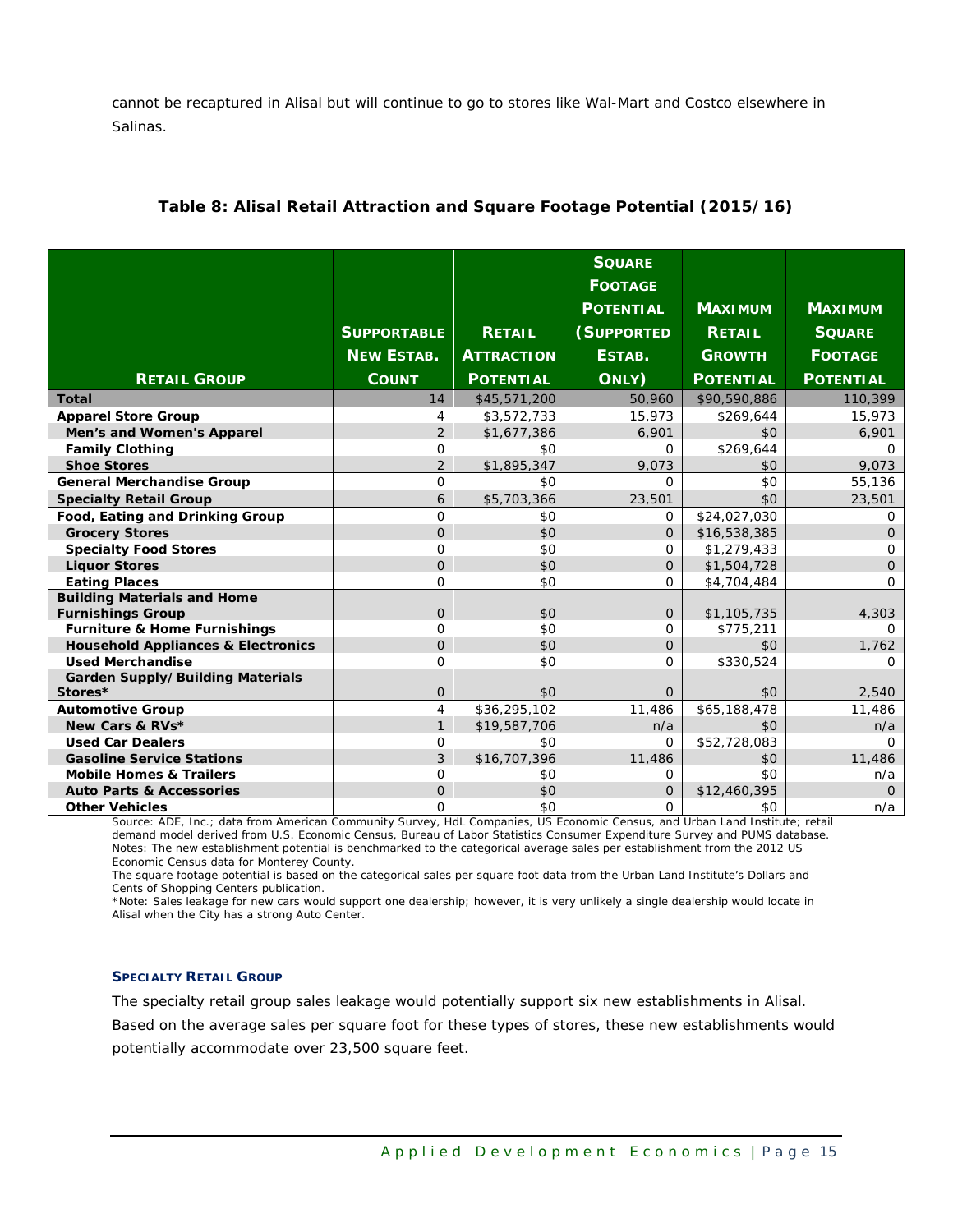#### **AUTOMOTIVE GROUP**

The gasoline station and new car dealer categories account for the majority of the retail attraction potential in Alisal. The sales leakage in the new car dealer category is large enough to support a new establishment. However, because of the large concentration of auto dealers in Northwest Salinas, this is not a likely retail attraction target for Alisal.

With gasoline stations, the sales leakage would potentially support three new establishments. This would potentially complement the high net capture of regional sales from eating places in Alisal. The 11,500 square feet of supportable building area accounts for the indoor spaces required by typical gas station operations.

### **SERVICES DEMAND**

In addition to retail stores, Alisal households also generate demand for a variety of local services. These services include rentals, repair, health care, personal services, and recreation and entertainment. Alisal households generate demand for about \$35.0 million in services. The largest portion of this demand goes to medical and care services, with over \$16.0 million in services spending. Another large household services spending category is repair services, which generates over \$9.8 million in annual demand.

Because there is no reliable sales data for service establishments, the analysis of services compared the supportable establishments with the existing establishments in Alisal. The estimate of supportable establishments comes from comparing the household services spending with the average sales per establishment for all businesses of that type in Monterey County. The existing establishments come from business license records of services establishments in Alisal provided by the City of Salinas.

In most cases, the number of existing services businesses in Alisal exceeded the number of supportable establishments. With many services categories, the businesses are also heavily supported by business-to-business transactions. In other service categories, such as physician services and auto repair, the revenue stream is more complex because the payments often come from insurance companies and other reimbursements that do not come directly from consumers.

In addition, the business license records do not indicate the level of service or sales for each establishment. Even though existing services establishments might exist for a specific category, those businesses might not offer the range or quality of services that other establishments located elsewhere might make available.

The services categories that show more supportable establishments than existing businesses in Alisal include other health services, and child care/day care/preschool.